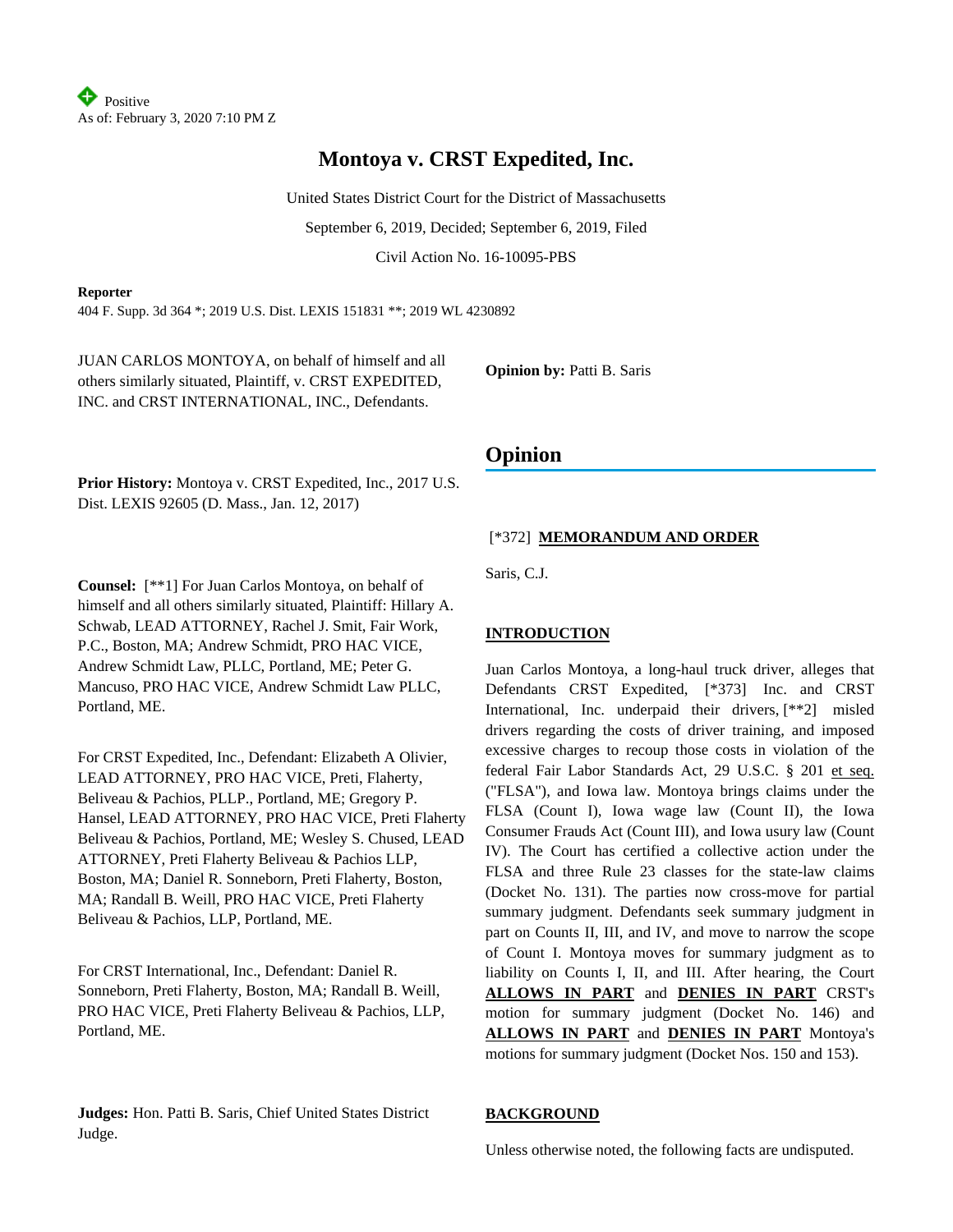#### **I. CRST's Business Model**

CRST Expedited, Inc., CRST International, Inc., and the North American Driver Training Academy ("NADTA") are part of a family of companies that provide trucking services across North America. CRST [\*\*3] International, Inc. is a shared services company which provides management services to other CRST companies, while CRST Expedited, Inc. is a long-haul truck carrier which trains people who have never driven a truck before (collectively, "CRST"). NADTA is CRST's own truck driver training school. CRST is incorporated in Iowa and headquartered in Cedar Rapids, Iowa. CRST's human resources and payroll functions are conducted out of Cedar Rapids. CRST is a profitable company.

CRST uses a team-driving approach in which two drivers are assigned to each truck. The United States Department of Transportation ("DOT") regulations specify that a driver may only drive during a period of fourteen consecutive hours after coming on duty following ten consecutive hours off duty. See 49 C.F.R. § 395.3(a). A driver may drive a total of eleven hours during the fourteen-hour period. Id. Under a teamdriver approach, driver A drives or performs other work duties while driver B is off duty and resting in the sleeper berth or passenger seat. After driver A has exhausted his onduty or driving time, the drivers switch and this cycle continues until the truck gets from its origin to its destination. Thus, the team-driver approach [\*\*4] allows CRST "to run goods all the way across the country in half the time it takes either a solo team . . . or a company that only assigns one driver to the truck" without violating DOT regulations. Docket No. 151-5 at 12:12-25.

Team driving is "very arduous." Docket No. 151-2 at 65:5. Drivers are in close contact with another person for a long period of time, they do not have much privacy, the truck is in close-to-continuous motion, and the drivers typically go home only once every three weeks or so (whereas, for other trucking companies, drivers can be home at least every week). CRST has difficulty recruiting experienced truck drivers. CRST also has a high employee turnover rate of approximately 160% per year, i.e., for every one hundred truck driving jobs CRST needs to fill each year, it must hire one hundred and sixty drivers. Docket No. 151-2 at 73:12- 73:24. To ensure that it has a sufficient supply of drivers, CRST operates a driver training program. [\*374] This program only trains drivers who have the intention of becoming employees with CRST. Without the driver training program, CRST likely could not operate as currently configured because it would not have a large enough supply of [\*\*5] experienced drivers willing to do team-driving.

## **II. Recruitment**

CRST recruits drivers from across the country. CRST's advertisements and recruiting materials advertise "sponsored" or "covered" truck driver training to receive a commercial driver's license ("CDL") and job placement. One advertisement states: "No experience? No Problem! Get paid to train. In as little as three weeks of sponsored training at an approved CRST facility, you'll be on the road, traveling the country, as a professional truck driver." Docket No. 151-7 at 1. Another states: "See the country on our dime. And we'll even cover training." Docket No. 151-7 at 6. In 2013, Montoya received a handwritten postcard from a CRST recruiter which stated in part: "Free CDL training & sign on bonuses!" Docket No. 148-4.

When a potential driver expresses interest in the CRST program, the company sends the individual a welcome packet. The welcome packet states that CRST "has opportunities for everyone, including: Individuals who need training in order to obtain a Class A CDL." Docket No. 151-9 at 1. Under the heading "Summary of Benefits of Driving for CRST Expedited" the packet states, "CRST will pay the fee for your CDL license [\*\*6] — CDL A permit and CDL A License." Id. at 4. Additionally, it states:

CRST will pre-pay all your school expenses — CRST will pre-pay your tuition and as long as you work for CRST for 10 months, you will not have to repay that tuition! CRST will also prepay your transportation, lodging, physical, and drug-screen. After you have been employed for 6 weeks, you repay these expenses over time as a payroll deduction of \$40 per week.

Id. The packet does not disclose the cost of tuition, repayment terms, or the required non-competition provision if a student does not drive with CRST for ten months.

Under the heading "How to Get Your Class A CDL With CRST," the welcome packet lays out two ways for new drivers to pay for training: (1) "Company-sponsored training to get your CDL with an [sic] 10-month contract" or (2) "Prepayment plan to get your CDL with no contract and a higher starting rate of pay." Id. at 5. The packet describes the first option as follows:

If you need to obtain your class A CDL, but lack the funds to do so, we offer an outstanding companysponsored training program. With no credit checks! In return, we ask that you work for CRST Expedited for ten months. At the end of ten months, you are free [\*\*7] to stay or leave, it's that simple. You will sign an [sic] 10 month contract and be what we call a "contract" student. CRST will not deduct the cost of your training from your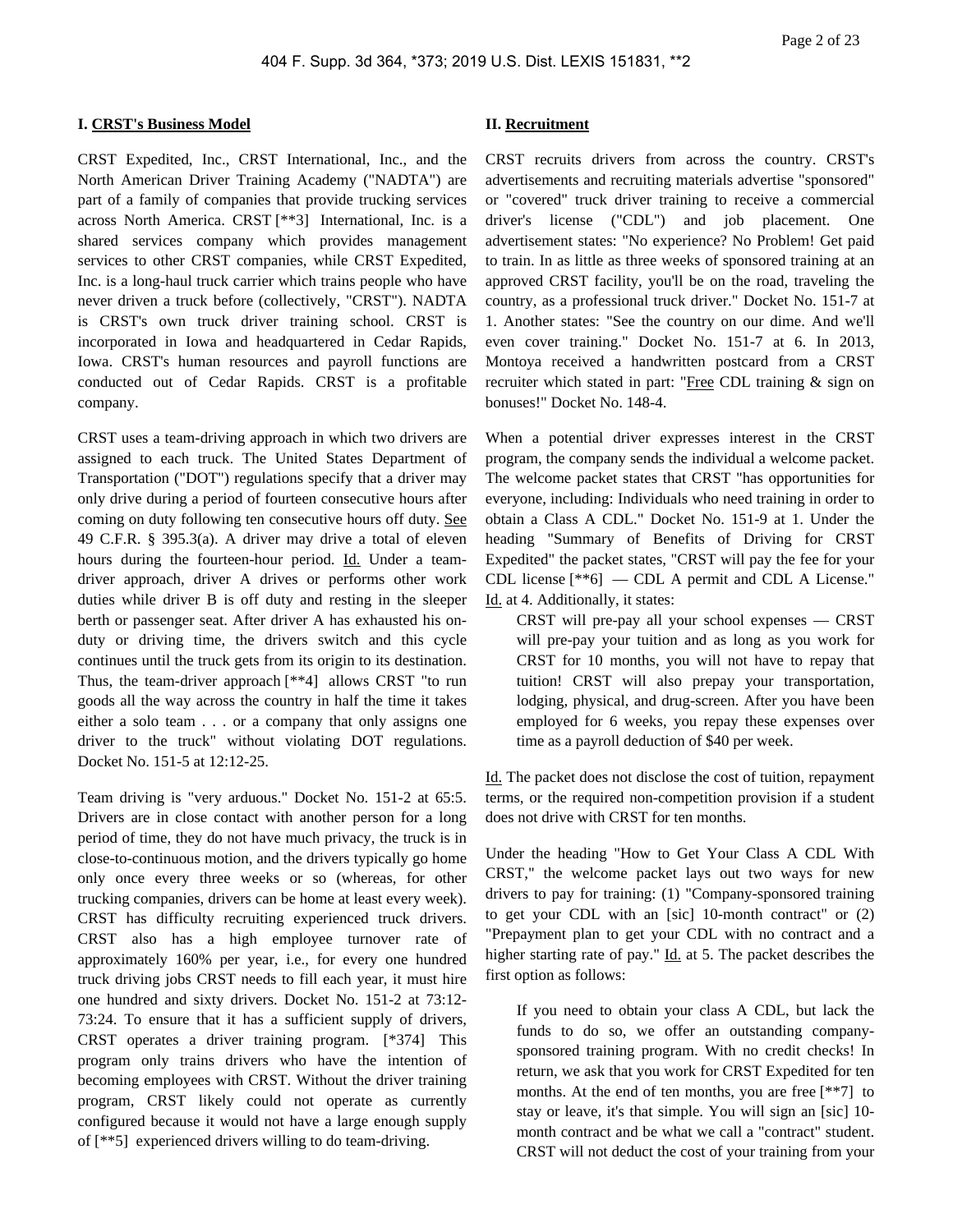paychecks.

Id. The packet proceeds to list payroll deductions drivers should expect if they choose this option, including the cost of the bus ticket to school, the DOT-required physical and drug screen, lodging, and a \$50 processing fee. The packet explains that the items listed are "paid for by CRST up front," "[p]aycheck deductions will begin after your sixth week of employment with CRST," and "total payroll deductions will not exceed \$40 per week for all of these items combined." Id. With respect to the second, prepayment option, the packet explains that the student pays \$6,500 prior to starting driver school and [\*375] "[i]n return, [the driver does] not have to sign any contract and . . . will start driving at a higher rate of pay than a contract student." Id.

#### **III. Driver Training Program**

CRST requires most prospective hires to complete its fourphase driver training program.<sup>1</sup> As an overview, Phase 1 consists of a two-to-three day course for drivers to receive their commercial learner's permits (for those who do not [\*\*8] already have one) and then approximately two-anda-half more weeks of school to earn their CDLs. During Phase 2, drivers attend a CRST-run orientation at a CRST facility, conducted by CRST employees. The orientation, which lasts two-and-a-half to three-and-a-half days, covers CRST policies and procedures, including a road test. Drivers are not compensated for time spent in either Phase 1 or Phase 2. Upon successful completion of Phases 1 and 2, CRST puts the driver on payroll, which initiates Phase 3. Phase 3 consists of approximately twenty-eight days of team-driving where a new driver is matched with a "lead driver" who has at least six months of driving experience. When the lead driver determines that the student driver is ready, the student driver advances to Phase 4 and is matched with a co-driver. Phase 4 consists of an additional (approximately) nine months of team-driving under contract with CRST. Overall, from

November 11, 2013 through March 31, 2017, 25,796 drivers started Phase 1 and only 5,360 drivers completed Phase 4 of the driver training program.

#### **A. Phase 1: Driver Training School**

Before a driver starts Phase 1, CRST initiates several hiring checks pursuant to DOT and [\*\*9] internal hiring guidelines, including a motor vehicle check, an employment history check, and a criminal background check. Drivers then attend Phase 1 training at either the CRST-affiliated NADTA in Cedar Rapids, Iowa, or at an independent certified driver training school with whom CRST partners. Drivers are most frequently sent to NADTA.

Regardless of whether the prospective drivers attend NADTA or the independent driver training schools, CRST recruiters arrange for and pay to transport drivers to Phase 1 training. CRST also provides and pays for drivers' housing during Phase 1. As explained in the CRST welcome packet, in order to go through a driver training program, whether NADTA or the independent driver training schools, prospective drivers must bring with them a driver's license, social security card, immigration documentation, if applicable, "employment documentation," a voided check for direct payroll transfers, and an original birth certificate or passport. Docket No. 151-9 at 6.

#### *1. Phase 1 Content*

To receive a CDL in any state, a driver must test for and obtain a commercial learner's permit, hold the learner's permit for a minimum of fourteen days, and then take the test for [\*\*10] the CDL. Although states [\*376] may develop their own tests for commercial learner's permits and licenses, the Federal Motor Carrier Safety Administration sets the minimum standards for testing requirements. The training provided to drivers during Phase 1 is designed to provide them with the knowledge and skills needed to meet the federal CDL testing requirements. Student drivers receive essentially the same training at any good driving school.

CRST has developed its own curriculum for Phase 1 which is used at NADTA. The classroom training at NADTA includes lessons on federal and state regulations; compliance, safety, and accountability; safe operations; tractor and trailer knowledge; inspections; defensive driving; and personal safety. Phase 1 also includes behind-the-wheel training in which students practice the concepts learned in the classroom. This includes inspections; basic control of equipment; backing, proper setups, turns, shifting, coupling and uncoupling; defensive driving; and driving in rural, city, and

<sup>1</sup>Drivers who have already obtained a CDL and have recent and relevant driving experience are not required to participate in the driver training program or sign the pre-employment agreement and driver employment contract. Drivers who obtained training elsewhere and have a CDL but do not have recent driving experience, are required to go through a refresher course, and sign the pre-employment agreement and driver employment contract. For example, Montoya obtained a CDL in 2012, but at the time of his application to CRST in 2014 he did not have recent driving experience. He was still required to sign the pre-employment agreement but only had to participate in a two-week refresher course rather than the three-week driver training school before continuing on to Phase 2.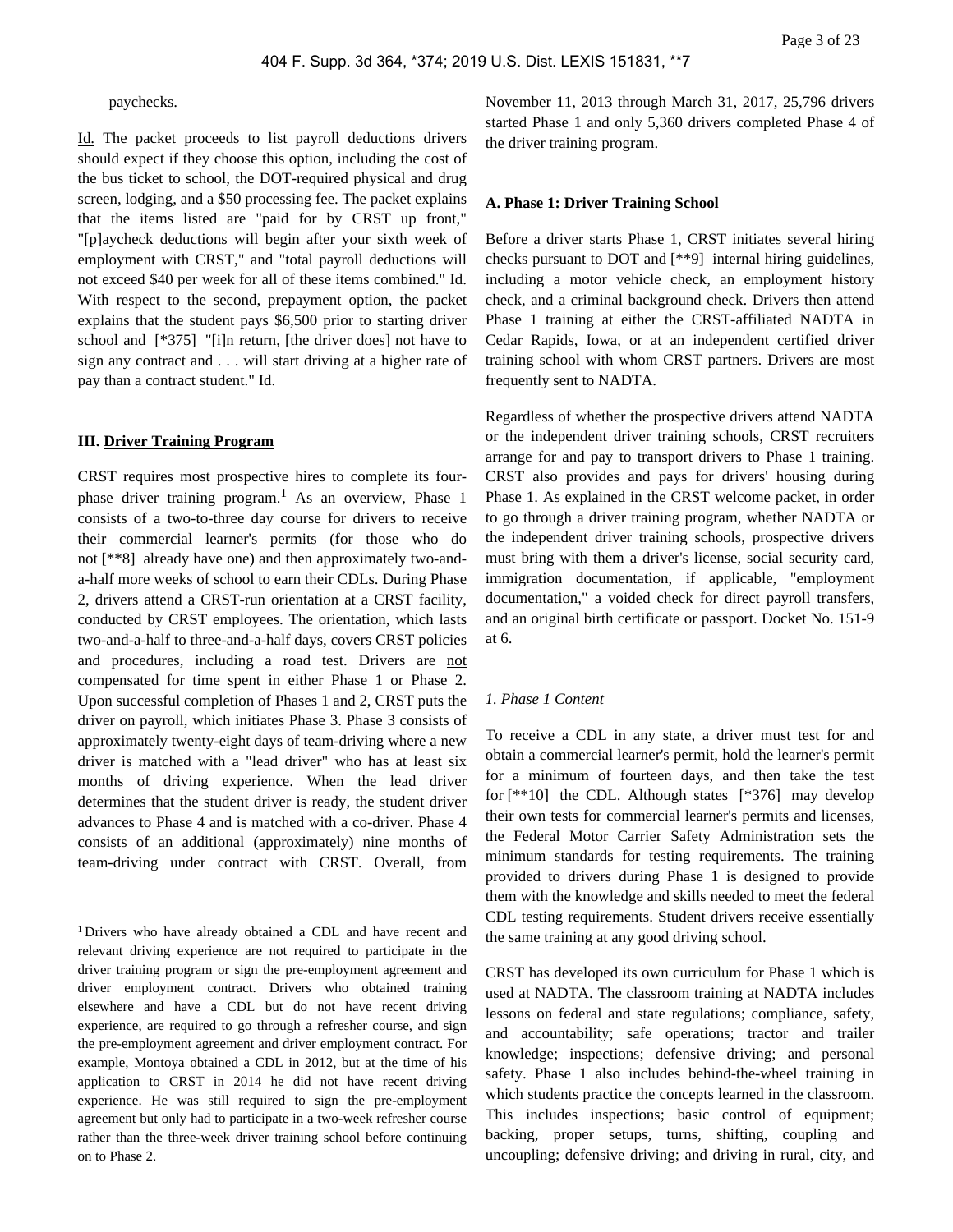interstate conditions. CRST shares this curriculum with the driver training schools and "strongly encourage[s]" them to use it. Docket No. 151-2 at 42:23-43:11.

# *2. Independent [\*\*11] Driver Training Schools*

Independent driver training schools provide training to any driver who wishes to obtain a CDL, not just those individuals seeking employment with CRST. However, CRST has entered into agreements with the schools that address payment, training requirements, hiring, and employment requirements for CRST-affiliated student drivers. CRST's standard agreement with the driver training schools states that the schools will provide a training program with "[c]lassroom and skill facilities, including the training equipment, approved by CRST," and medical providers to administer the DOTrequired drug tests and physical examinations. Docket No. 151-14 at 1. Under the heading "Non-Competition," the agreement provides that "[t]he School understands that upon completion of CRST's in-house orientation program, the graduating students will be subject to an [sic] 10-month employment contract." Docket No. 151-14 at 3. The agreement states that the schools also "agree that Students referred to the School[s] by CRST will not be subject to solicitation by other motor carriers interviewing Students at the School[s] for potential truck driving jobs." Docket No. 151-14 at 4. The agreement [\*\*12] also provides that "Students not meeting the minimum hiring standards set by CRST shall be brought to the attention of the School Manager, who will dismiss the students from the School." Docket No. 151-14 at 7.

As to fees, CRST will only pay the driver training schools for "completed" students, i.e., those who have successfully completed the training program, obtained a Class A CDL, "[a]rrived at a CRST Orientation facility," and "[s]uccessfully passed the CRST road and written tests, drug test . . . , agility test, and, further, meet the CRST hiring standards and job description." Docket No. 151-14 at 2. The amount that CRST pays driver training schools per "completed" student driver ranges from \$1,400 to \$2,500. Since December 2013, the amount CRST pays NADTA per student has ranged from \$1,450 to \$2,150.

#### *3. Pre-Employment Agreement*

At the beginning of Phase 1, at both NADTA and the independent driver training schools, student drivers sign a preemployment driver training agreement, which governs Phases 1 and 2 of the program. The pre-employment agreement states that student drivers are not employees and

will not be paid for Phases 1 and 2. It also states that if the driver satisfies [\*\*13] the preliminary requirements for training, [\*377] CRST will pay, on behalf of the driver, subject to repayment conditions, "(a) the tuition charged by the Educational Facility for Student to attend Phase 1, (b) Student's Lodging Cost, (c) Student's Transportation Cost; and (d) Student's DOT physical and drug screen."<sup>2</sup> Docket No. 151-15 **[134]** 9. Additionally, if the student driver successfully completes Phase 1, CRST will advance the lodging costs and transportation costs for the student driver to attend Phase 2. Student drivers are notified in the preemployment agreement that the amount advanced by CRST in Phases 1 and 2 "will equal or exceed the sum of \$2,000." Id. 11(a).

The pre-employment agreement provides that if the driver is dismissed or withdraws from the training program during Phases 1 or 2, then he owes the costs advanced by CRST subject to an interest rate "equal to the lesser of 1.5% per month [18% per year] or the maximum rate permitted by applicable federal and state usury laws."<sup>3</sup> Id.  $\P$  11(b).

Additionally, student drivers learn in the pre-employment agreement that they will be required to sign a driver employment contract before Phase 3 in order to be employed by CRST. The pre-employment [\*\*14] agreement provides that if the driver does not complete the ten-month period of employment required by the driver employment contract (i.e., Phases 3 and 4 of the driver training program), then the driver will owe and immediately must pay to CRST: \$6,500 for the driver training school,<sup>4</sup> plus the amounts advanced by CRST on behalf of the driver for the DOT physical and drug screen, lodging costs, and transportation costs incurred during Phase

<sup>2</sup>The lodging cost charged to each driver is an "average" cost of lodging and does not change based on the actual cost for lodging at that particular training location, except for drivers who attend training in California. See Docket Nos. 151-8, 151-43.

<sup>&</sup>lt;sup>3</sup> If the student driver attended Phase 1 at NADTA, then the "tuition" the driver owes to CRST is \$4,700. If the student driver attended Phase 1 at an independent driver training school, then CRST does not attempt to collect any tuition from the student, only the other training-related expenses advanced by CRST.

<sup>4</sup>Montoya refers to this fee as "tuition" but CRST denies that the \$6,500 is "tuition" to attend the driver training schools. The \$6,500 differs from the \$4,700 charged as "tuition" to students who drop out of NADTA before Phase 3. Once student drivers sign the driver employment contract — whether they attended NADTA or an independent driver training school — they are charged \$6,500 for training in addition to other expenses if they do not complete Phases 3 and 4.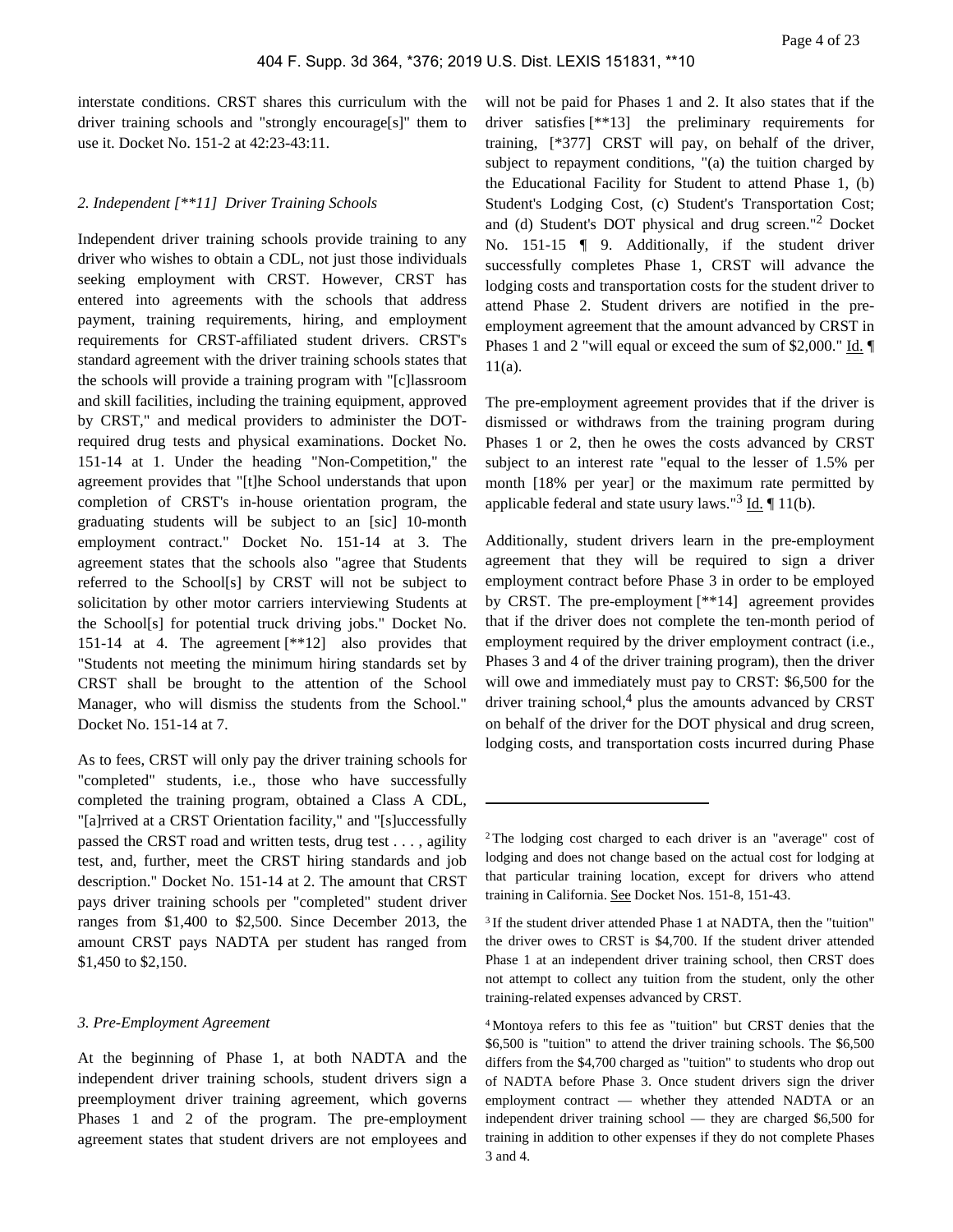1.5 This total sum owed is subject to the same interest provision in the pre-employment agreement. Prospective drivers do not appear to receive a copy of the actual driver employment contract at the time they have to sign the preemployment agreement.

Finally, the pre-employment agreement prohibits the driver training school from giving to any student or third party any information related to a student driver's grades, transcripts, or completion of the training until CRST gives the school written notification that the student driver fulfilled his obligations to CRST, including paying all debt owed. For example, if an employer calls to verify the education of a driver who has completed Phase 1 but has not paid CRST the amounts owed, then  $[*378]$  CRST will  $[**15]$  not verify their education. It also will not verify the education status of someone who has completed Phase 2 but has not yet signed a driver employment contract with CRST or paid off his debt to CRST. If the driver attends training at NADTA, one of the graduation requirements is that he sign the driver employment contract on the last day of Phase 1. NADTA will not provide a driver with a certificate of graduation unless he has either signed a driver employment contract with CRST or paid off the debt owed to NADTA for the driver training school.<sup>6</sup> The parties dispute how much time a student driver has to review the pre-employment agreement at the driver training school before he must decide whether to sign.

#### *4. Other Phase 1 Paperwork*

During Phase 1 student drivers must also sign an assignment of wages and payroll deduction agreement authorizing CRST to deduct \$40 per week from future wages and a release agreement authorizing CRST to request background

information from a consumer reporting agency.

Student drivers who need to obtain commercial learner's permits begin Phase 1 in Iowa where they attend a Sunday night welcome meeting. At the meeting, permit students complete the pre-employment [\*\*16] agreement and a change of domicile form, and must also sign a letter confirming, "that  $\_$  has accepted employment as a truck driver for CRST Expedited, Inc., subject to specific requirements outlined on the attached domicile form," which include obtaining a Class A CDL license, "[s]uccessfully completing CRST's driver orientation course," and passing the DOT physical and drug test. Docket No. 151-20 at 1-2.

### **B. Phase 2: CRST Orientation**

After Phase 1, drivers attend CRST's orientation, which is held at a CRST facility, in order to be hired by CRST. Nearly all drivers who complete Phase 2 are hired. For example, from November 11, 2013 through March 31, 2017, of the 13,127 drivers who completed Phase 2 training, 13,037 began employment with CRST. Drivers are not paid for the time they spend in orientation, but CRST advances the costs of housing and transportation for Phase 2.

#### *1. Phase 2 Content*

Phase 2 is held primarily in a classroom. The orientation program is always run by CRST employees who use the same materials at every training facility. The orientation is two-anda-half to three-and-a-half days long depending upon the driver's experience. During the additional day of the threeand-a-half-day [\*\*17] orientation, new drivers receive more extensive safety training on topics like hours of service, wellness, and whistleblowing. Approximately 70% of drivers attend the three-and-a-half-day version.

The parties dispute how much of the Phase 2 content is CRST-specific as opposed to universally applicable in the trucking industry. Generally, the orientation consists of new hire paperwork; DOT physicals and drug screenings; information about pre-trip inspections and trip planning; [\*379] the CRST-specific "Smith System" for driving; training on the Whistleblower Act; training on hours of service and use of the system employed by CRST to log hours; an agility test; briefings from CRST departments regarding hazardous materials, wage rates, safety, customer service, driver benefits and payroll, and student lead driver expectations; training on employment policies; and issuances of employee ID cards and other employment documents.

During orientation, all drivers are also given a new hire

<sup>5</sup>Previously, the driver employment contract was eight months long and charged student drivers \$3,950 plus expenses and interest if they did not complete the four-phase program. The contract term was increased from eight months to ten months and from \$3,950 to \$6,500 on October 27, 2014. These changes were based on an internal analysis by CRST which determined its cost per student to get a contract student through its entire four-phase driver training program was \$6,509.

<sup>6</sup>Similarly, if a driver fails to complete Phases 3 or 4 and has not paid off his debt to CRST, the company will not verify the driver's successful completion of driver training school to a prospective employer or allow a driver to obtain a certificate verifying his completion of driver training school. CRST has instituted legal action against other employers in the trucking industry that have attempted to hire drivers who have completed Phase 1 and/or Phase 2 with CRST but have either not paid off the debt they owe, or not completed their ten-month employment term.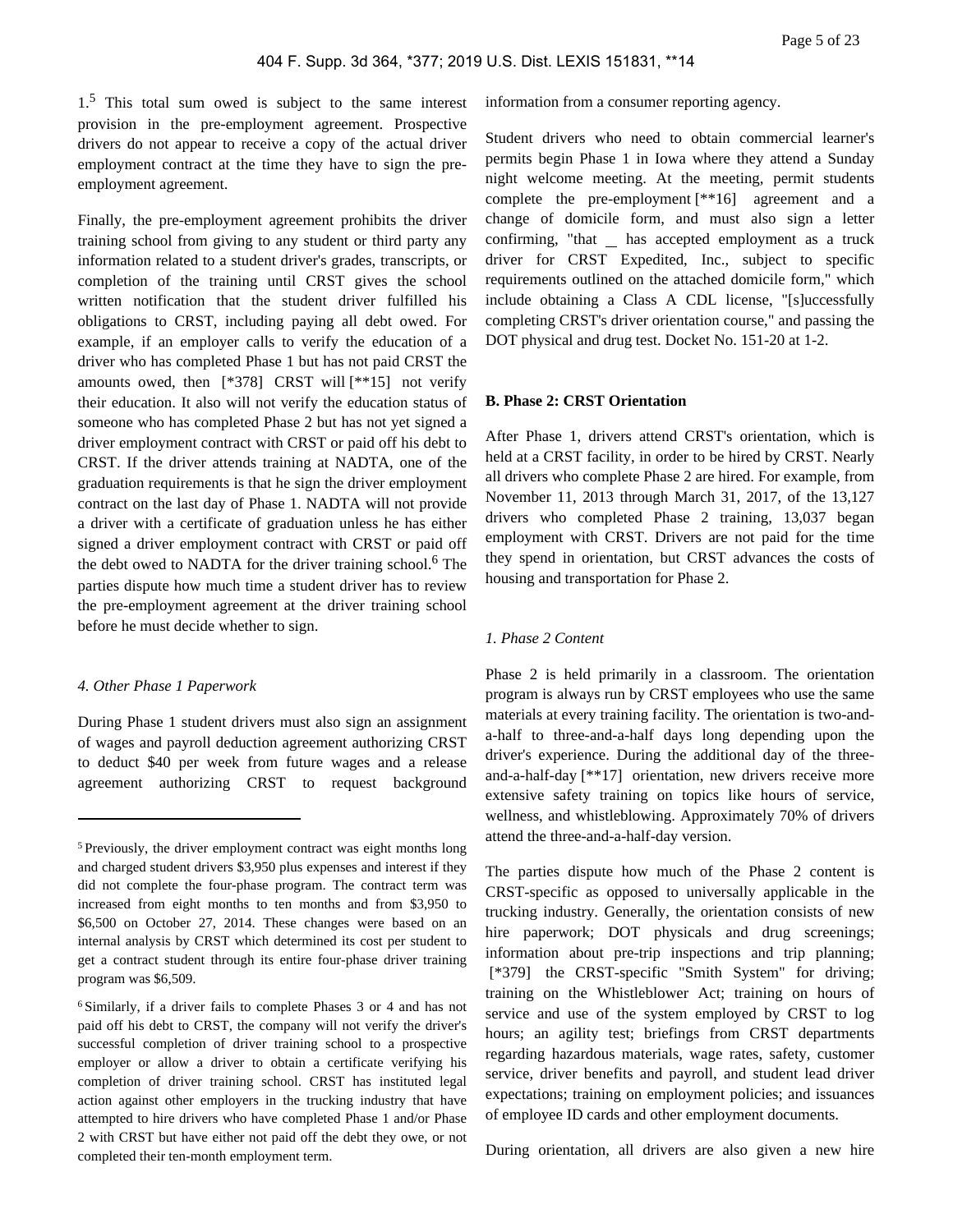packet with health insurance information and acknowledgements regarding CRST employment policies, including a document entitled "Employee Acknowledgements" requiring an "Employee Signature." Docket No. 151-31. The driver [\*\*18] handbook states: "You begin your career at CRST with an orientation program emphasizing safety." Docket No. 151-32. It also states: "We are pleased you have become part of our corporation. It is our belief that you will find your employment/contracting with this company to be challenging and rewarding . . . ." Docket No. 151-32.

#### *2. Driver Employment Contract*

If a driver attends Phase 1 at NADTA, then he must sign a driver employment contract as a condition of graduation. Other drivers sign the contract at orientation. The term of employment under the contract is ten months.

The contract contains the same payment provisions for amounts owed as the pre-employment agreement.<sup>7</sup> The contract states that the driver acknowledges CRST advanced, in accordance with the pre-employment agreement, "the payment of certain tuition, lodging, transportation and other expenses and fees incurred by" the driver during Phases 1 and 2. Docket No. 151-25 ¶ 7. CRST will deduct up to \$40.00 per week from the driver's paycheck as repayment to CRST for these advances. These deductions will continue throughout the driver's employment term until the driver "pays in full the principal amount plus interest accruing at [\*\*19] the rate equal to the lesser of 1.5% per month or the maximum rate permitted by applicable federal and state usury laws." Id. at ¶ 7(a).

Additionally, the driver employment contract states that if the driver breaches or is terminated, then the driver will owe and immediately must pay to CRST: (i) \$6,500, (ii) the amounts advanced by CRST not yet repaid via paycheck deductions, and (iii) interest "at a rate equal to the lesser of 1.5% per month or the maximum rate permitted by applicable federal and state usury laws." Id. at  $\P$  7(b).

The driver employment contract signed by most students also contains a non-competition provision which prohibits drivers from working for any CRST competitor within the continental United States during the ten-month term of the contract, unless the driver pays off the full amount of his debt.<sup>8</sup> If the driver repays the debt, [\*380] the covenant not to compete immediately lapses. When drivers who are still under contract to CRST attempt to find work with other trucking companies, CRST "notif[ies] carriers who are conducting DOT mandated employment verifications of the existence of the contract," and has commenced litigation against competing carriers who hire student [\*\*20] drivers. Docket No. 151-13 at No. 56.

#### *3. Other Phase 2 Paperwork*

During orientation, drivers also sign a contingent offer of employment and complete standard employment paperwork, including a Form 1-9. The contingent offer reads: "CRST International offers to employ you as an Over-the-Road Driver provided the following conditions are met . . . ." Docket No. 151-26. Drivers also sign additional forms authorizing payroll deductions for amounts advanced by CRST. Drivers also sign international driver acknowledgements/authorizations forms and direct deposit forms for future paychecks.

#### **C. Phases 3 and 4: Team-Driving**

Upon successful completion of orientation, CRST puts drivers on payroll, which initiates Phase 3. Phase 3 is approximately twenty-eight days of team driving, where a student driver is matched with a "lead driver" who has at least six months of driving experience. When the lead driver determines that the student driver is ready to advance to Phase 4, the student driver is matched with a co-driver for the remainder of the employment term.

#### *1. Time Logs*

During Phases 3 and 4, drivers log their time in four different categories according to DOT regulations: (1) driving [\*\*21] time, (2) on-duty time, (3) sleeper berth time, and (4) off-duty time. All time spent at the controls of a commercial motor vehicle is considered driving time. On-duty time is time a driver is working, or is required to be ready for work, except

<sup>7</sup>However, during the transition from the eight-month/\$3,950 contract to the ten-month/\$6,500 contract in October of 2014, some individuals, including Montoya, may have signed the old preemployment agreement but the new driver employment contract.

<sup>8</sup>The only states where the driver employment contracts do not include the non-competition provision are California and Oklahoma. See Docket No. 159-8 | 177; see also Docket No. 159-4 at 119:6-14; Docket No. 151-56 (driver employment contracts by state). Between January 2014 and December 2017, approximately 7,618 drivers signed contracts without the non-competition provision whereas approximately 16,369 individuals signed contracts with the restrictive covenants. See Docket No. 159-8 ¶ 178; see also Docket No. 151-57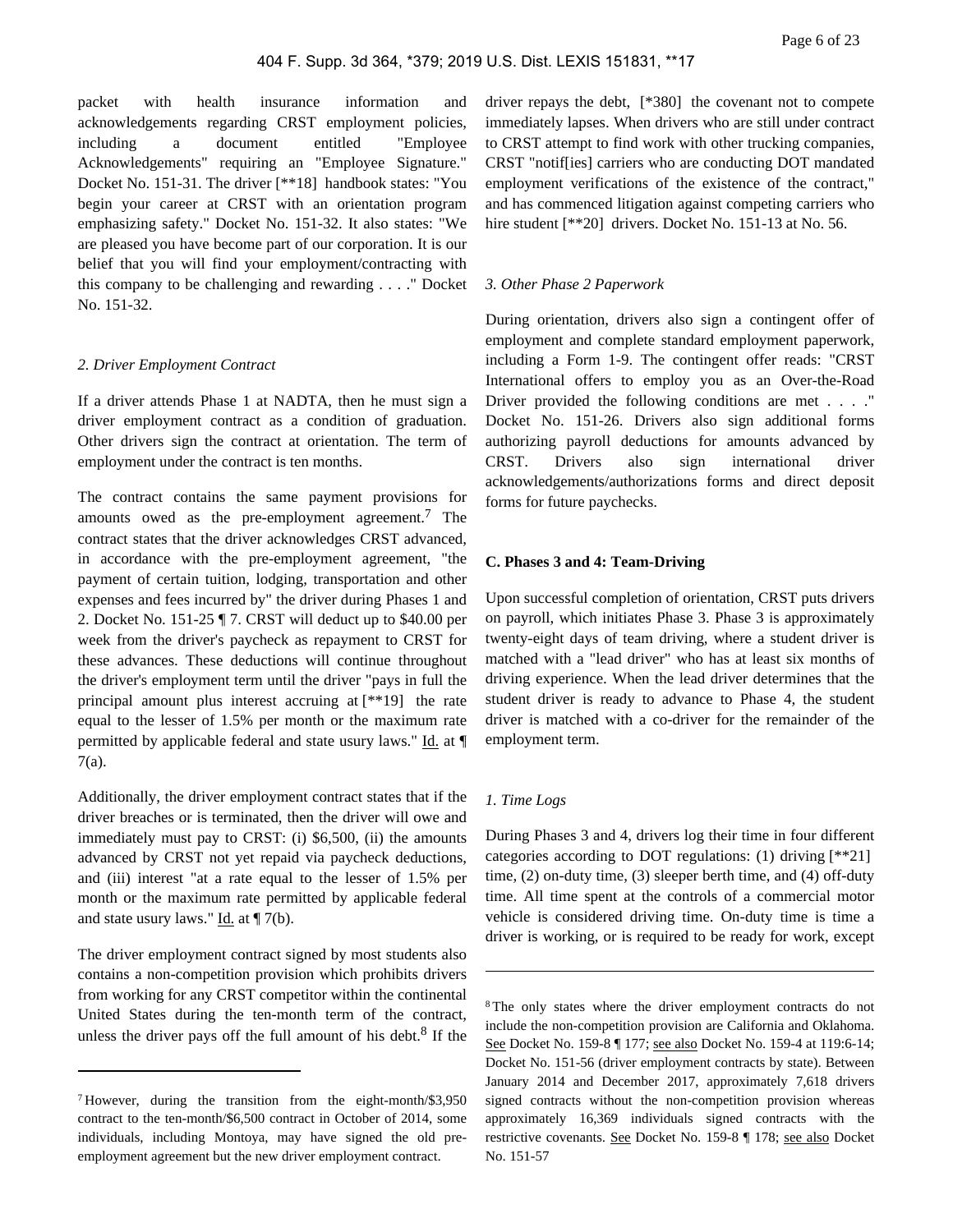driving time. This includes waiting for dispatch, conducting pre-and post-trip inspections, fueling the truck, and loading and unloading it. On-duty time also includes time drivers spend attending mandatory safety events and taking DOTrequired drug tests. Only time spent in the sleeper berth may be recorded as sleeper berth time. And a driver is off-duty when he is relieved of all duties and responsibilities, such as during meals, breaks, and showers. A driver may also log up to two hours in the passenger seat as off-duty time if it immediately precedes or follows eight consecutive hours in the sleeper berth (other time spent in the passenger seat is considered on-duty). Drivers sometimes log more than eight hours in the sleeper berth during a 24-hour period.

#### *2. Wage Rates and Payroll*

CRST pays drivers during Phases 3 and 4 using a splitmileage formula. Under the formula, drivers are paid a certain rate-per-mile for half the total mileage covered [\*\*22] by the team during a trip. For example, if a team drove 1,000 miles, each driver would be paid for 500 miles at his specific mileage rate, regardless of whether one driver worked more on-duty and driving hours than his co-driver. The splitmileage rates vary based on a driver's length of experience and whether he is a student driver or not. A new student driver without driving experience starts Phase 3 at \$0.25 per split mile and works his way up to \$0.26 after three months and \$0.32 after six months of driving experience.

#### *3. Deductions*

During Phases 3 and 4, CRST makes various deductions from drivers' paychecks. In Phase 3, CRST deducts \$50 for each physical examination or drug screen test, a \$50 processing fee, and approximately \$27 if a driver chooses to purchase [\*381] a "map pack" from CRST containing an atlas and a tire gauge.<sup>9</sup> During both Phases 3 and 4, drivers may request pay advances. CRST deducts a \$4 wire charge from a driver's pay for each advance.

Beginning in Phase 4, CRST makes deductions from drivers' paychecks for the costs of housing and transportation provided during Phases 1 and 2. These deductions can total hundreds of dollars. For example, opt-in plaintiff Hollingsworth [\*\*23] had a total of \$255 deducted for transportation and \$500 for housing. Similar amounts were deducted from opt-in plaintiff Fogarty's paychecks. If a driver does not complete Phase 4, CRST deducts the remaining amounts owed even if the deductions exceed \$40, including the \$6,500 training expenses, to the extent possible.

# **IV. Debt Collection**

To the extent that amounts owed to CRST cannot be repaid via deductions from a driver's last paycheck, or if he drops out of the training program before Phase 3, CRST initiates a postemployment collections process.<sup>10</sup> The post-employment collection process for CRST and NADTA is handled by CRST International Inc.'s collections department in Cedar Rapids, Iowa. CRST sends two letters to drivers prior to sending their accounts to a third-party debt collector. The collection letters state that there are two ways to avoid further collection efforts: (1) return to work for CRST and fulfill the remainder of the contract or (2) pay the amount due.

The first letter states that CRST will not release the driver's diploma and school records until it receives payment in full. The letter gives the driver two weeks, after which it states that CRST "may TURN THIS ACCOUNT [\*\*24] OVER TO OUR COLLECTION AGENCY. This may affect your current and future credit rating." Docket No. 151-42. Both letters state: "If you cannot pay off the full amount of the loan at this time, we would be willing to accept monthly payments at 18% interest if you comply with the Restrictive Term as stated in your Driver Employment Contract." Docket No. 151-42.

The pre-employment agreement, driver employment contract, and collection letters all reference interest accruing on the debts owed; however, a CRST employee responsible for collecting debt from student drivers states that he has never collected interest on any account he had worked on.

#### **PROCEDURAL HISTORY**

Montoya filed suit against CRST on January 21, 2016 on behalf of himself and all other similarly situated individuals.

<sup>&</sup>lt;sup>9</sup>The parties dispute exactly how much is deducted for the map pack. CRST contends that it deducts \$30 per map pack, paid in four installments of \$7.50 each. Johnson and Fogarty had \$27 and \$24 deducted for the map pack, respectively.

<sup>&</sup>lt;sup>10</sup> If a driver attends Phase 1 at NADTA but does not begin Phase 3 with CRST, then CRST/NADTA seeks reimbursement for the advances and a \$4,700 tuition fee. If a driver attends Phase 1 at an independent driver training school but drops out before Phase 3, then the driver owes CRST for amounts advanced and any tuition CRST paid to the school on the driver's behalf. For any drivers who begin Phase 3 but do not complete the employment term, CRST seeks to collect any remaining balances for the advances and a \$6,500 training fee, regardless of where the driver attended Phase 1 driver training.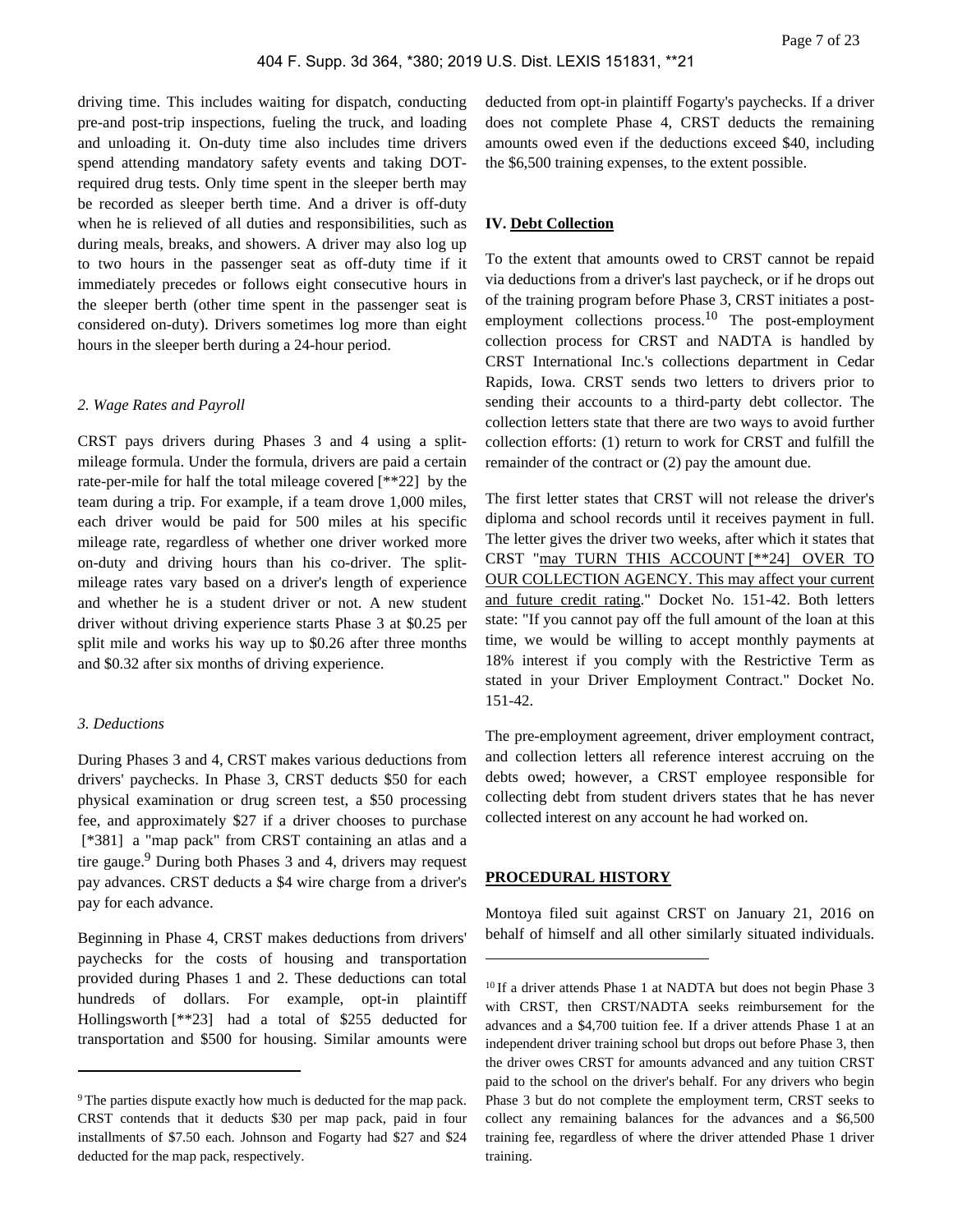In March 2016, CRST moved to dismiss under Federal Rule of Civil Procedure 12(b)(6) or to transfer to the Northern District of Iowa under 28 U.S.C. § 1404(a) (Docket No. 7). Defendants relied primarily upon a forum-selection clause in the driver employment contract which fixes venue in Cedar Rapids, Iowa. After some [\*382] discovery and a hearing, the Court denied Defendants' motion to dismiss or transfer. See Montoya v. CRST Expedited, Inc., 285 F. Supp. 3d 493, 501 (D. Mass. 2018).

Montoya's first amended complaint raises four causes of action: violation [\*\*25] of the Fair Labor Standards Act, 29 U.S.C. § 201 et seq. (Count I); violation of the Iowa Wage Payment Collection Law, Iowa Code § 91A.1 et seq., the Iowa minimum wage law, Iowa Code § 91D.1, and Iowa Admin. Code § 875-35.2(91A) (Count II); violation of the Iowa Private Right of Action for Consumer Frauds Act, Iowa Code § 714H.1 et seq. (Count III); and violation of Iowa usury laws, Iowa Code § 535.2 (Count IV).

Montoya moved for conditional certification of a collective action pursuant to 29 U.S.C. § 216(b) with respect to the FLSA claims (Count I). He also moved for class certification under Federal Rule of Civil Procedure 23 for the Iowa law claims (Counts II-IV). On May 24, 2018, this Court certified the following four classes:

Collective Action under the FLSA: all individuals who have participated as contract drivers in any phase of CRST's Driver Training Program, at any time since December 22, 2013.

Iowa Wage Law Class: all individuals who have participated as contract drivers in Phase 1 or Phase 2 of CRST's Driver Training Program in Iowa at any time since January 21, 2014.

Iowa Consumer Fraud Class: all individuals who have participated as contract drivers in any phase of CRST's Driver Training Program at any time since January 21, 2014 and faced training-related wage deductions and/or collections.

Iowa Usury Law Class: all individuals who have signed pre-employment [\*\*26] contracts and/or driver employment contracts with CRST that provided for an interest rate on amounts owed at a rate higher than the maximum lawful rate of interest determined by the Iowa Superintendent of Banking (ranging between 3.5 percent and 7.25 percent per annum) at any time since January 21, 2006, who received a collection letter, and who did not complete Phase 4 of the Driver Training Program.

See Montoya v. CRST Expedited, Inc., 311 F. Supp. 3d 411,

419-27 (D. Mass. 2018). The parties have completed fact discovery, other than discovery of FLSA opt-in plaintiffs, experts, and class damages, and now cross-move for partial summary judgment. CRST moves for summary judgment on Counts II, III, and IV, and to narrow the scope of the FLSA claim in Count I (Docket No. 146). Montoya moves for summary judgment as to CRST's liability for certain practices related to Counts I, II, and III (Docket Nos. 150 and 153).

# **LEGAL STANDARD**

Summary judgment is appropriate when "there is no genuine dispute as to any material fact and the movant is entitled to judgment as a matter of law." Fed. R. Civ. P. 56(a). A factual dispute precludes summary judgment if it is both genuine and material. See Anderson v. Liberty Lobby, Inc., 477 U.S. 242, 247-48, 106 S. Ct. 2505, 91 L. Ed. 2d 202 (1986). An issue is "genuine if the evidence about the fact is such that a reasonable jury could resolve the [\*\*27] point in the favor of the non-moving party," and "[a] fact is material if it has the potential of determining the outcome of the litigation." Farmers Ins. Exch. v. RNK, Inc., 632 F.3d 777, 782 (1st Cir. 2011) (quotation omitted). "[C]onclusory allegations, improbable inferences, and unsupported speculation" are insufficient to create a genuine issue of material fact to survive summary judgment. See Sullivan v. City of Springfield, 561 F.3d 7, 14 (1st Cir. 2009) (quotation omitted).

 [\*383] When ruling on a motion for summary judgment, a court views the facts "in the light most favorable to the nonmovant," and draws all reasonable inferences "in that party's favor." Ameen v. Amphenol Printed Circuits, Inc., 777 F.3d 63, 68 (1st Cir. 2015) (quotation omitted). When parties cross-move for summary judgment, a court evaluates each motion "separately, drawing inferences against each movant in turn." Lawless v. Steward Health Care Sys., LLC, 894 F.3d 9, 21 (1st Cir. 2018) (quotation omitted).

The moving party is responsible for "identifying those portions of [the record] which it believes demonstrate the absence of a genuine issue of material fact." Celotex Corp. v. Catrett, 477 U.S. 317, 323, 106 S. Ct. 2548, 91 L. Ed. 2d 265 (1986). It can meet this burden "either by offering evidence to disprove an element of the plaintiff's case," if the defendant is the moving party, "or by demonstrating an 'absence of evidence to support the non-moving party's case.'" Rakes v. United States, 352 F. Supp. 2d 47, 52 (D. Mass. 2005) (quoting Celotex, 477 U.S. at 325). If the moving party shows the absence of a disputed material fact, the burden shifts [\*\*28] to the non-moving party to "set forth specific facts showing that there is a genuine issue for trial."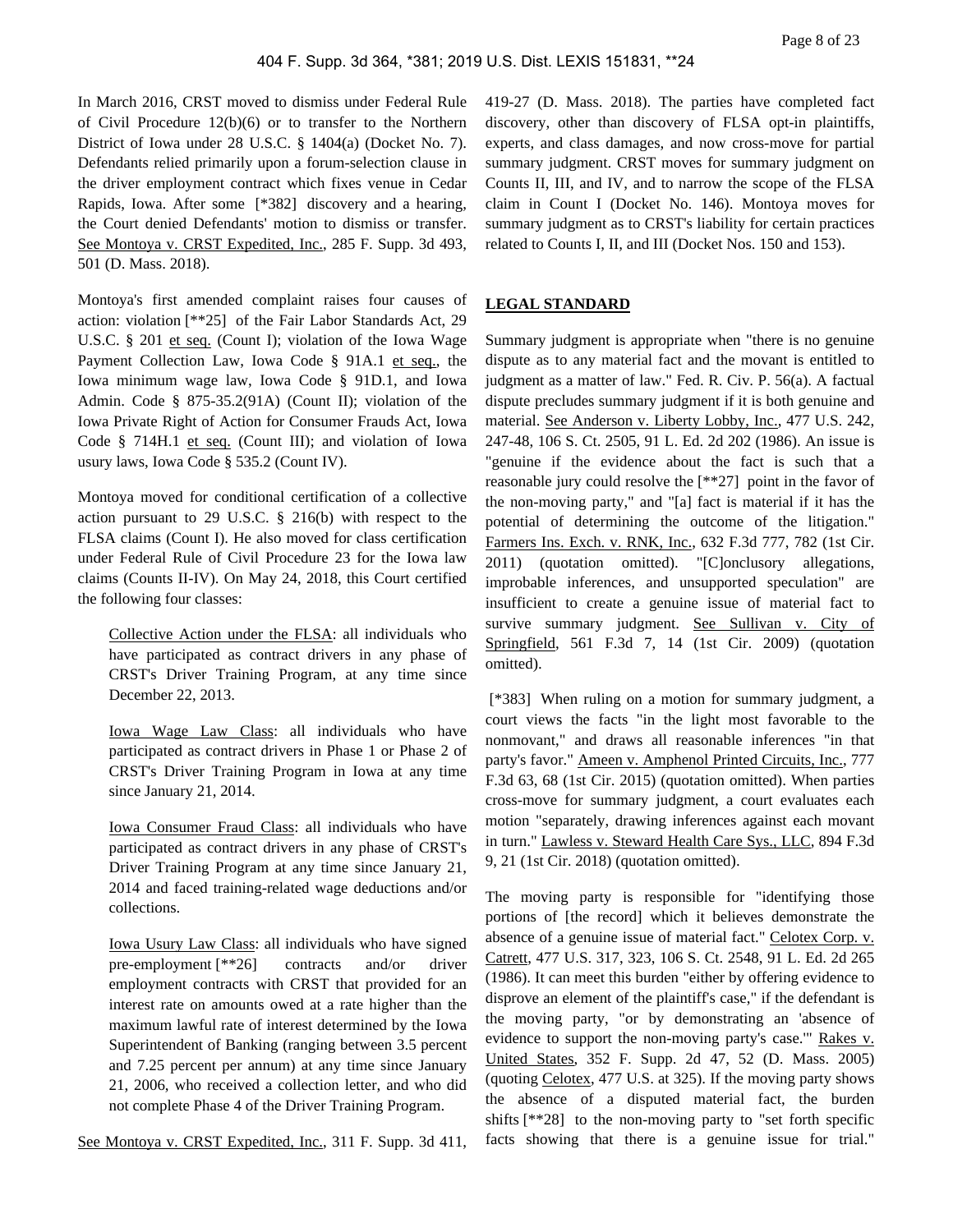Anderson, 477 U.S. at 256 (quoting Fed. R. Civ. P. 56(e)). A court denies summary judgment "if the nonmoving party adduces competent evidence demonstrating the existence of a genuine dispute about a material fact." Theriault v. Genesis HealthCare LLC, 890 F.3d 342, 348 (1st Cir. 2018).

#### **DISCUSSION**

# **I. Counts I and II: FLSA and Iowa Wage Claims**

# **A. Are Drivers Employees of CRST During Phases 1 and 2**?

The parties agree that student drivers are employees of CRST during Phases 3 and 4 of the training program. Both parties cross-move for summary judgment as to whether the drivers are "employees" under the FLSA and Iowa wage law during Phases 1 and 2 of the training.

## *1. Legal Standard*

Under the FLSA employers must pay employees a minimum hourly wage for all hours worked. See 29 U.S.C. § 206(a). The FLSA defines "employee" as "any individual employed by an employer." Id.  $\S 203(e)(1)$ . To "employ" is "to suffer or permit to work." Id.  $\S$  203(g). These broad definitions are intended to be "comprehensive enough" to include "working relationships, which prior to [the FLSA], were not deemed to fall within an employer-employee category." Rutherford Food Corp. v. McComb, 331 U.S. 722, 729, 67 S. Ct. 1473, 91 L. Ed. 1772 (1947) (citing Walling v. Portland Terminal Co., 330 U.S. 148, 150, 67 S. Ct. 639, 91 L. Ed. 809 (1947)). "Without doubt [the FLSA] covers trainees," but not all trainees are "employees" under the FLSA. Portland Terminal, 330 U.S. at 151; see also [\*\*29] Walling v. Nashville, C. & St. L. Ry., 330 U.S. 158, 159, 67 S. Ct. 644, 91 L. Ed. 816 (1947) (companion case).

In the seminal case of Portland Terminal, the Supreme Court considered whether the plaintiffs, who participated in a free, seven-to-eight-day, practical training course for prospective railroad yard brakemen, were "employees" under the FLSA. See 330 U.S. at 150. The Court emphasized that the trainees did not displace regular employees; their training impeded, rather than expedited, the railroad's business; there was no expectation or understanding of compensation; there was no guarantee of employment; and the training they received

"most greatly benefit[ted] [\*384] the trainees" rather than the railroad. Id. at 149-53. The Court suggested that, had the "trainees taken courses in railroading in a public or private vocational school, wholly disassociated from the railroad, it could not reasonably be suggested that they were employees of the school within the meaning of the [FLSA]." Id. at 152-53. Because the railroad received no "immediate advantage" from the trainee's work, the Court concluded that the trainees were not employees under the FLSA. Id. at 153. In so deciding, the Court was cognizant "that such a holding may open up a way for evasion of the law," but did not find in that case that the "arrangements were either [\*\*30] conceived or carried out in such a way as to violate either the letter or the spirit of the minimum wage law." Id.

Since then, the Supreme Court has further elaborated that the "test of employment under the [FLSA] is one of 'economic reality.'" Tony & Susan Alamo Found. v. Sec'y of Labor, 471 U.S. 290, 300-01, 105 S. Ct. 1953, 85 L. Ed. 2d 278 (1985) (affirming that "associates" who worked for a religious foundation and received in-kind benefits such as food, clothing, and shelter in exchange for their services for the foundation's commercial activities, were employees under the FLSA despite their vehement protests that they were not employees and did not expect compensation).

The First Circuit has not directly addressed what factors to consider in determining whether a trainee is an employee under the FLSA. See Ballou v. Gen. Elec. Co., 433 F.2d 109, 111-12 (1st Cir. 1970) (holding that journeymen were not entitled to compensation for attending a required training program outside of work hours under the Portal—to—Portal Act of 1947, 29 U.S.C. §§ 251-62 because of their "status as students"); see also Bienkowski v. Northeastern Univ., 285 F.3d 138, 141-42 (1st Cir. 2002) (concluding under the Portalto-Portal Act that probationary employees were not entitled to compensation for taking a course to become certified emergency medical technicians). The First Circuit has simply stated that under Portland Terminal, "employers who furnished training [\*\*31] to potential employees [are] not required under the FLSA to compensate trainees for time spent in the training program," but has not provided guidance for when potential employees are employees under the FLSA. Bienkowski, 285 F.3d at 141. So the Court looks to other sources for guidance.

Relying on Portland Terminal, the United States Department of Labor ("DOL") has identified six criteria for determining whether a trainee is an "employee" under the FLSA:

- 1. The training, even though it includes actual operation of the facilities of the employer, is similar to that which would be given in a vocational school.
- 2. The training is for the benefit of the trainees.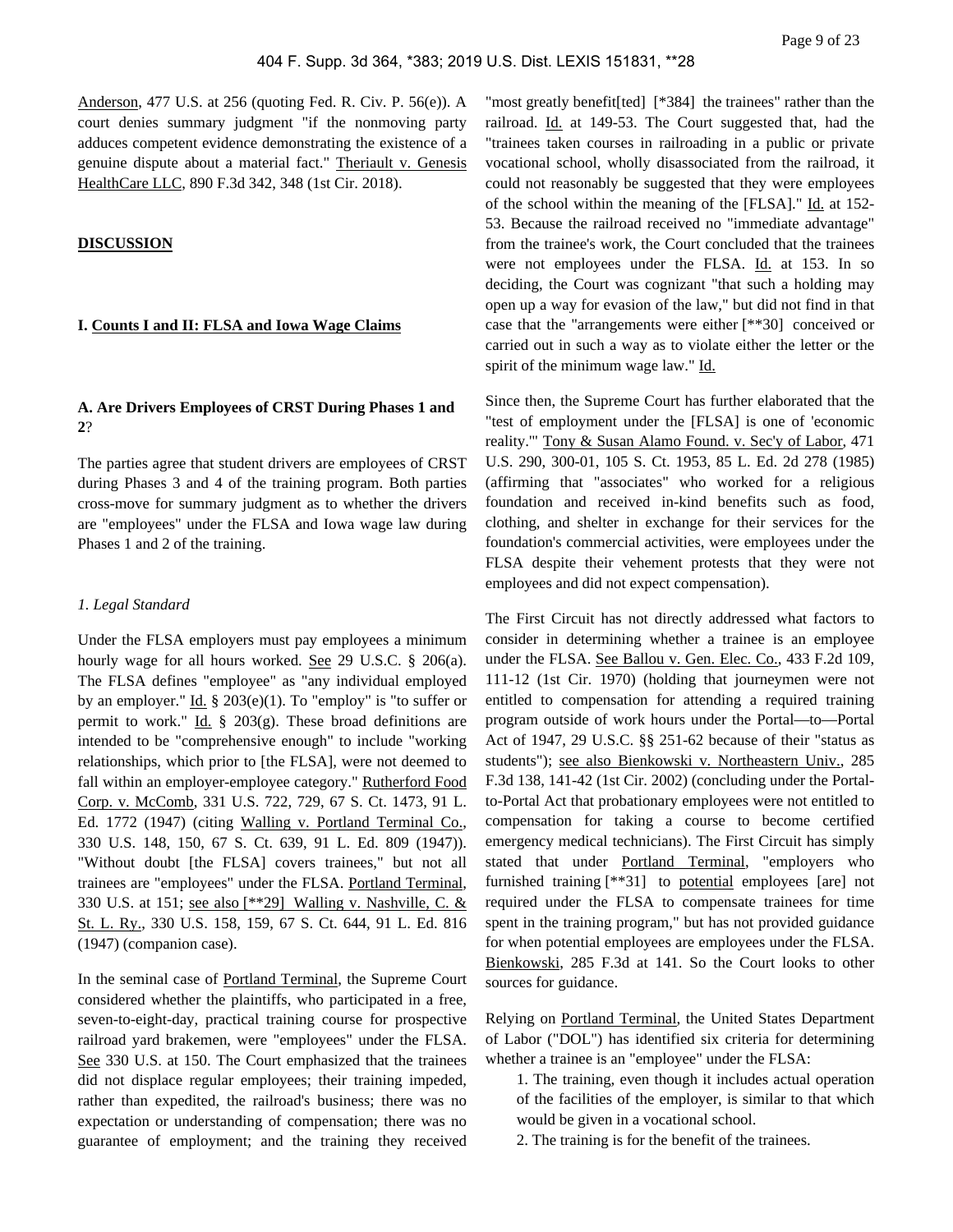3. The trainees do not displace regular employees, but work under close observation.

4. The employer that provides the training derives no immediate advantage from the activities of the trainees; and on occasion his operations may actually be impeded. 5. The trainees are not necessarily entitled to a job at the conclusion of the training period.

6. The employer and the trainees understand that the trainees are not entitled to wages for the time spent in training.

See U.S. Dep't of Labor, Wage & Hour Div., Opinion Letter, 2001 DOLWH LEXIS 10, 2001 WL 1558755, at \*1-2 (Jan. 30, 2001) (citing Portland Terminal, [\*385] 330 U.S. 148, 67 S. Ct. 639, 91 L. Ed. 809). The Department applies the criteria strictly, so that only if all six criteria apply [\*\*32] are trainees not employees under the FLSA. See U.S. Dep't of Labor, Wage & Hour Div., Field Operations Handbook, ch.  $10b11 (2017).$ <sup>11</sup>

Nevertheless, courts have rejected a rigid application of the six criteria, deeming them "relevant but not conclusive" as to whether trainees are employees under the FLSA. Reich v. Parker Fire Prot. Dist., 992 F.2d 1023, 1026-27 (10th Cir. 1993); see also Solis v. Laurelbrook Sanitarium & Sch., Inc., 642 F.3d 518, 526 n.2 (6th Cir. 2011) ("While the Court's recitation of the facts [in Portland Terminal] included those that resemble the [DOL's] six factors, the Court gave no indication that such facts must be present in future cases to foreclose an employment relationship." (internal citation omitted)). Instead, courts look to the totality of the circumstances of the training relationship. See, e.g., Boucher v. Shaw, 572 F.3d 1087, 1091 (9th Cir. 2009).

Many courts have held that the principal inquiry is whether the trainee or putative employer is the "primary beneficiary" of the training program. See Velarde v. GW GJ, Inc., 914 F.3d 779, 785 (2d Cir. 2019); Benjamin v. B & H Educ., Inc., 877 F.3d 1139, 1147 (9th Cir. 2017); Harbourt v. PPE Casino Resorts Md., LLC, 820 F.3d 655, 659 (4th Cir. 2016); Glatt v. Fox Searchlight Pictures, Inc., 811 F.3d 528, 536 (2d Cir. 2016); Schumann v. Collier Anesthesia, P.A., 803 F.3d 1199, 1203, 1209-10 (11th Cir. 2015); Solis, 642 F.3d at 529; McLaughlin v. Ensley, 877 F.2d 1207, 1209 & n.2 (4th Cir. 1989). But see Nesbitt v. FCNH, Inc., 908 F.3d 643, 647 (10th Cir. 2018) (declining to apply the primary beneficiary test because assessing the six criteria already "relies on the totality of the circumstances and accounts for the economic reality of the situation").

By assessing "(1) the benefits of [the] relationship to the individual, (2) the benefits derived from that relationship by the putative employer, [\*\*33] and (3) the expectations of the parties," the primary beneficiary test "seeks to assess the relative dominance in the relationship between host institution and the individual claiming employee status." Velarde, 914 F.3d at 785. The six criteria are still, of course, relevant to the analysis and guide the inquiry but the primary beneficiary test is best able to "capture[] . . . [the] economic realities in the student/employee context." Benjamin, 877 F.3d at 1147; see also Velarde, 914 F.3d at 785 ("[T]he goal of the primary beneficiary test is to balance flexibly the benefits received by the student and the economic realities of the student-entity relationship  $\dots$ ."). The Court flexibly considers both the six DOL factors and the primary beneficiary test to determine whether student drivers are employees in Phases 1 and 2.

#### *2. Phase 1 Analysis*

Most of the DOL's factors militate in favor of finding that the student drivers are not employees under the FLSA. The content of the training provided in Phase 1 is similar to training given in a vocational school (factor one). It includes both classroom and behind-the-wheel training, with an eye towards covering the knowledge and skills students need to pass a CDL exam. The topics covered have broad applicability in [\*\*34] the industry and are addressed at any good driver training school. While [\*386] NADTA creates its own curriculum, the fact that CRST sends drivers to both NADTA and independent driving training schools indicates that the content of Phase 1 is geared towards acquiring a CDL.

The training is for the benefit of the student drivers (factor two). The CDL that a student driver tests for at the conclusion of Phase 1 is not CRST-specific and is transferable to other commercial trucking jobs. See Harbourt, 820 F.3d at 660 (recognizing "the importance of the transferability of the training received when balancing who -- employer or trainee - -benefitted most from the training").

The student drivers do not perform work that would otherwise be performed by employees and do not displace regular employees (factor three). While Phase 1 produces a qualified and valuable labor pool for CRST to draw from, the training does not provide an "immediate advantage" to CRST (factor four). See Petroski v. H&R Block Enters., LLC, 750 F.3d 976, 980-81 (8th Cir. 2014); Reich, 992 F.2d at 1028; Donovan v. Am. Airlines, Inc., 686 F.2d 267, 271-72 (5th Cir. 1982); Otico v. Haw. Airlines, Inc., 229 F. Supp. 3d 1047, 1051 (N.D. Cal. 2017).

As for the expectations of the students, the pre-employment

<sup>&</sup>lt;sup>11</sup> Although the Field Operations Handbook is non-binding, the Court may consider it as persuasive authority. See Newman v. Advanced Tech. Innovation Corp., 749 F.3d 33, 37 (1st Cir. 2014).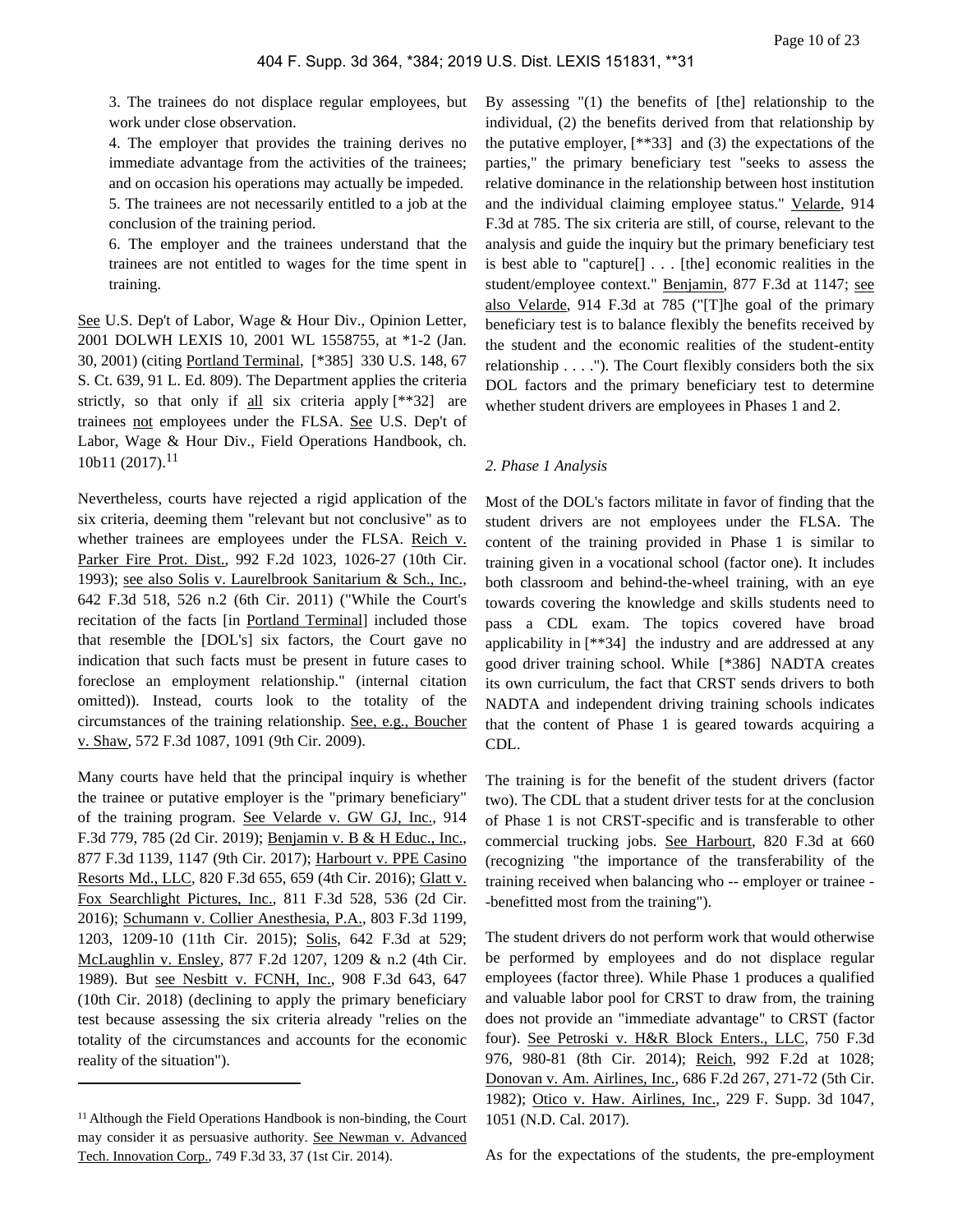agreement contains clear language such that student drivers understand that they will not receive compensation for Phase 1 and CRST does not consider them employees at that time (factor [\*\*35] six). Cf. Am. Airlines, 686 F.2d at 269 n.3 ("An employee cannot waive FLSA benefits so this agreement is material only insofar as it shows the expectations of trainees.").

Only one factor supports a finding that the student drivers are employees during Phase 1 - that they are entitled to employment at the conclusion of the training program (factor five). The welcome packet states that CRST "train[s] students to become professional drivers" and "[i]f you need to obtain your class A CDL, but lack the funds to do so, we offer an outstanding company-sponsored training program. . . . In return, we ask that you work for CRST Expedited for ten months." Docket No. 151-9 at 5. The pre-employment agreement, which students sign at the beginning of Phase 1, lists non-exclusive preconditions for students to become employees with CRST, including executing the driver employment contract and successfully completing Phases 1 and 2. See Docket No. 151-15 ¶¶ 4-5. The agreement reminds students that CRST requires students to work for ten months in order to pay off training expenses. Additionally, CRST requires students to bring employment documents to Phase 1 and sign an assignment of wages and payroll deduction form during Phase 1. [\*\*36] Students that attend Phase 1 at NADTA must sign the driver employment contract as a condition of graduation. Drivers who need commercial learner's permits before testing for their CDLs sign not only the pre-employment agreement, but also a change of domicile form and a letter stating: "This letter is to confirm that \_ has accepted employment as a truck driver for CRST Expedited, Inc., subject to specific requirements . . . ." Docket No. 151- 20 at 1-2. The letter confirms that the company puts drivers through Phase 1 in order for them to work for CRST.

The question of whether Phase 1 students are employees is closer under the "primary beneficiary" test. The team-driving approach CRST uses to transport goods produces a high employee turnover rate and makes it difficult to recruit experienced truck drivers. Through the driver training program, CRST ensures it has a sufficient supply of drivers for the team-driving model, which allows it to deliver goods across the country in half the time it [\*387] takes a solo driver. To put pressure on the student drivers to accept employment, CRST withholds a student's driving school diploma until he either fulfills a ten-month driving contract with CRST [\*\*37] or pays the debt owed to CRST for advances during Phase 1. Without the driver training program, CRST likely could not operate as currently configured because it "would be completely changing the business model." Docket No. 151-2 at 67:6-21. It greatly benefits from

the training program.

A "dilemma arises" where, as here, both the student and the employer obtain significant benefits from the training. Schumann, 803 F.3d at 1211. CRST relies heavily on American Airlines to support its argument that its Phase 1 students are not employees. There, prospective flight attendants participated in a free, 4-to-5 week training program that included both knowledge generally applicable to all airlines and American Airlines-specific procedures and policies. See Am. Airlines, 686 F.2d at 269. A "major part" of the training was "devoted to meeting the Federal Aviation Administration (FAA) requirements applicable to all flight attendants." Id. The Fifth Circuit, affirming judgment for the airline, found that, "[a]lthough training benefits American by providing it with suitable personnel, the trainees attend school for their own benefit, to qualify for employment they could not otherwise obtain," and that "American did not receive immediate benefit from [\*\*38] the trainees' activities" because they could not be "productive" until after training. Id. at 272.

Montoya points to the recent decision by the Fourth Circuit in Harbourt to argue that CRST received the primary advantage. In that case, in response to the legalization of gambling in Maryland, the defendant-casino planned to begin offering table games as soon as the state allowed. See Harbourt, 820 F.3d at 657. However, the casino needed to hire approximately 830 new dealers by opening day. See id. The casino developed a free, twelve-week "dealer school" in conjunction with a local community college and began advertising employment opportunities. Id. The casino authored all course materials, casino employees provided all course instruction, the course material was casino-specific, and attendees completed employment forms during the training. Id. at 657-58. In reversing the district court's dismissal of the FLSA claims, the Fourth Circuit rejected the argument that the casino could not be the primary beneficiary of the training because trainees did not perform work for the casino during the school. See id. at 659-61. The court "specifically recognized the importance of the transferability of the training received" and highlighted that the training [\*\*39] was specific to the casino and arguably not transferable. Id. at 660.

Montoya argues here that because CRST withholds diplomas until student drivers either work for ten months or pay off their debt, the education received in Phase 1 is not transferable. However, the content in Phase 1 is the kind of general, educational information a driver would receive in any driver training school. While CRST develops its own curriculum, independent driver training schools are not required to use it, and the goal of the training is to have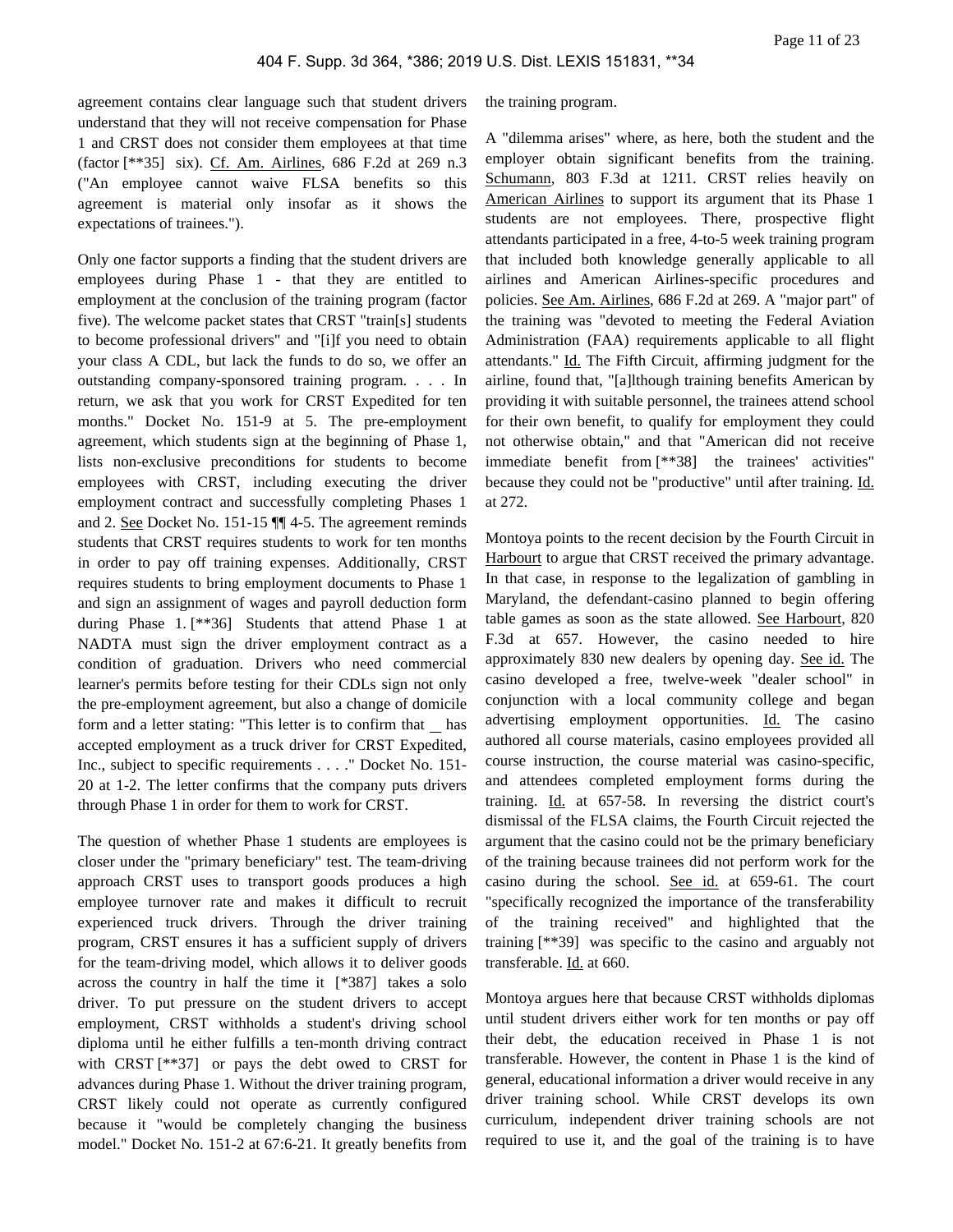students pass their licensing exams or refresh their safe driving knowledge. That training is easily transferable.

Montoya stresses that unlike the free training provided in American Airlines or Harbourt, Phase 1 is not a stand-alone vocational program nor a free pre-employment training program in which trainees may choose whether to work for the company or a competitor. Through its non-competition provision and debt collection practices, CRST creates economic pres [\*388] sure that forces student drivers into its employ. Because CRST has economic dominance in the relationship, Montoya argues, it is the primary beneficiary. While the degree of CRST's economic leverage over students [\*\*40] is troubling, the caselaw, and the First Circuit's holdings in Ballou and Bienkowski interpreting a similar statute, support CRST's argument that despite its economic dominance, providing prospective employees with training that is valuable and transferable does not convert students in Phase 1 into employees under the FLSA.

## *3. Phase 2 Analysis*

The DOL's factors in Phase 2 weigh in favor of a determination that the drivers are employees. Most importantly, much of the training in Phase 2 is unique to CRST (factor one). While some is federally mandated, the content of Phase 2 differs markedly from the education provided in Phase 1 to prepare drivers to test for their CDLs.

CRST argues that Phase 2 benefits the drivers because most of the content of orientation provides drivers with knowledge and skills that are generally applicable to the trucking industry (factor two). CRST's manager for orientation estimates that approximately two-thirds to three-quarters of content during Phase 2 is universally applicable compared to only about onequarter to one-third that is specific to CRST. CRST's own color-coded orientation schedule belies this assertion. Of the three-and-a-half-day orientation, [\*\*41] more than half is dedicated to administrative requirements, hiring-related information, CRST guest speakers providing companyspecific information, and other CRST-specific trainings. See Docket No. 151-32 at 7. Most of the remaining time is spent in federally required training, and driver qualification tests. The content of the orientation bears little resemblance to a general vocational or educational program and is much more akin to standard employee on-boarding. Although drivers derive some benefit from the further training they receive, they do not gain an additional certification or diploma that would be easily transferable.

Certain factors weigh against employee status. The drivers still do not displace regular workers (factor three) and, because they do not perform work for CRST, provide no

immediate advantage (factor four). But CRST treats drivers as employees during Phase 2 orientation (factor 5). Both drivers and CRST expect that anyone who attends the orientation will drive for CRST. The driver handbook, which all drivers are given during orientation, begins with a letter from Mike Gannon, President of CRST International, which states:

Welcome to CRST. It gives me great pleasure [\*\*42] to welcome you, the professional driver, to the Gold Team! ...

You begin your career at CRST with an orientation program emphasizing safety.

...

In closing, it is with great pride I welcome you to a company I have called home for over 25 years. You have chosen a financially stable company that is an industry leader in providing expedited transportation.

Docket No. 151-32 at 2. A few pages later the handbook states, "[w]e are pleased you have become a part of our corporation." Id. at 5; see also Julian v. Swift Transp. Co., 360 F. Supp. 3d 932, 942 (D. Ariz. 2018) (noting that internal manuals referring to "[n]ewly hired" individuals weighed in favor of finding drivers were employees and not "merely job applicants"). During orientation, drivers sign the driver employment contract (if they have not done so already), a contingent offer of employment, standard [\*389] employment paperwork, and a deduction authorization form. Drivers must also sign a form containing employee acknowledgements that requires an "Employee Signature." While drivers are not promised compensation for orientation, CRST has presented "no credible evidence that a person who completed the training was not subsequently hired," which suggests that drivers should be considered employees from the beginning [\*\*43] of Phase 2. See McLaughlin v. Ensley, 877 F.2d 1207, 1210 (4th Cir. 1989).

The primary beneficiary of Phase 2 is CRST. CRST derives a great benefit teaching drivers CRST specific-policies without compensation. The orientation does not impede CRST's business and provides an express lane for getting drivers on the road. Arguing that drivers are not employees in Phase 2, CRST again cites to the pre-employment training program in American Airlines. What distinguishes Phase 2 from the training program in that case is the economic reality of the relationship between student drivers and CRST. While training was free for flight attendants in American Airlines, and the airline provided free meals and housing, in this case drivers have already incurred significant debt for educational services by Phase 2. They must complete Phase 2 in order to begin paying their debt back for Phase 1 through an employment contract. Based on the undisputed facts in the record, drivers in the FLSA collective action are "employees"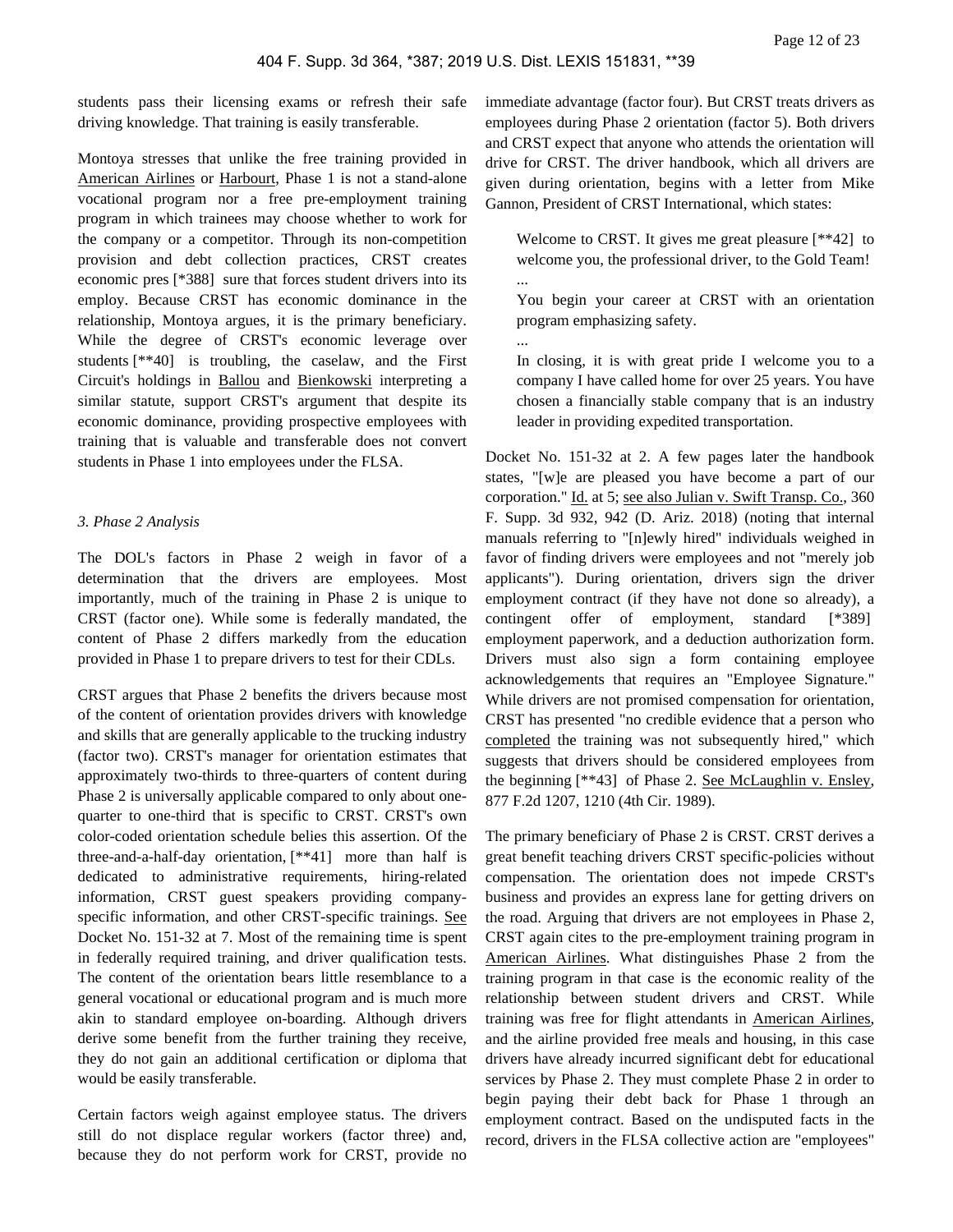under the FLSA for Phase 2.

#### *4. Iowa Wage Laws (Count II)*

Under the Iowa Wage Payment Collection Law ("IWPCL"), Iowa Code § 91A et seq., an employer is obligated to pay "all wages due its employee." Id. § 91A.3. Iowa's Minimum Wage Law, Iowa Code § 91D.1, provides that "[e]very employer, as [\*\*44] defined in the [FLSA] . . . shall pay to each of the employer's employees, as defined in the [FLSA] . . . the state hourly wage," which currently is the same as the federal minimum wage (\$7.25 per hour). Iowa wage law looks to caselaw interpreting the FLSA. Cf. Bouaphakeo v. Tyson Foods, Inc., 564 F. Supp. 2d 870, 883 (N.D. Iowa 2008) ("[T]he FLSA may be used to establish an employee's right to a certain amount of wages under the IWPCL and an employer's violation of the IWPCL for not paying all wages due its employees." (quotation omitted)). Therefore, the drivers who are part of the Iowa wage class are not employees during Phase 1 and are employees during Phase 2 under Iowa wage law.

# **B. Does CRST's Compensation System in Phases 3 and 4 Violate the FLSA? (Count I)**

Both parties move for summary judgment with respect to certain deduction and payment practices during Phases 3 and 4 of the driver training program. Montoya claims, and CRST contests, that (1) the deductions from drivers' pay are unlawful, (2) CRST's post-employment collection from drivers violates the FLSA, (3) sleeper-berth time and other off-duty time is compensable, and (4) CRST's split-mile formula results in minimum wage violations.

## *1. Deductions from Drivers' Pay*

The FLSA requires employers [\*\*45] to provide employees' wages, in cash or facilities, "free and clear" of improper deductions and kickbacks to the employer. 29 C.F.R. § 531.35. Employers are prohibited from charging employees expenses "if such expenses would drive the employee's pay below minimum wage." United States v. Gordon, 852 F.3d 126, 139 n.14 (1st Cir. 2017). "The only statutory exception to this requirement is set forth in 29 U.S.C. § 203(m), which allows an employer to [\*390] count as wages the reasonable cost 'of furnishing [an] employee with board, lodging, or other facilities . . . .'" Arriaga v. Fla. Pac. Farms, L.L.C., 305 F.3d 1228, 1235 (11th Cir. 2002) (quoting 29 U.S.C. § 203(m)). DOL regulations define "reasonable cost" as used in § 203(m) to be "not more than the actual cost to the employer of the board, lodging, or other facilities," 29 C.F.R. § 531.3(a), and to "not include a profit to the employer or to any affiliated person," 29 C.F.R. § 531.3(b). Reasonable deductions for board, lodging, or other facilities may lower an employee's cash wages below the minimum wage. See Rivera v. Peri & Sons Farms, Inc., 735 F.3d 892, 897 (9th Cir. 2013).

"Facilities 'primarily for the benefit or convenience of the employer' do not count as 'other facilities' [under § 203(m)] and are not included in the wage calculation." Id. (quoting 29 C.F.R. §  $531.3(d)(1)$ . Therefore, "[a]n employer may not deduct from employee wages the cost of facilities which primarily benefit the employer if such deductions drive wages below the minimum wage." Arriaga, 305 F.3d at 1236. "This rule [\*\*46] cannot be avoided by simply requiring employees to make such purchases on their own, either in advance of or during the employment." Id.

DOL regulations provide "a list of facilities found . . . to be primarily for the benefit [or] convenience of the employer," which includes tools of the trade and uniforms. 29 C.F.R. § 531.3(d)(2). "[E]xpenses which are primarily for the benefit of the employee, and therefore constitute other facilities, include: meals; dormitory rooms; housing; merchandise from company stores such as 'food, clothing, and household effects'; and fuel, electricity, water and gas 'furnished for the noncommercial personal use of the employee.'" Arriaga, 305 F.3d at 1236 (quoting 29 C.F.R. § 531.32(a)). Certain costs "categorically are either for the benefit of the employee or the employer," while others are "more nuanced" and fact-specific. Id. at 1243. The dividing line is "whether the employmentrelated cost is a personal expense that would arise as a normal living expense." Id. If a normal expense, then it may qualify as "other facilities" and the cost may be deducted from employee wages, even if it drives pay below the minimum wage.

#### a. Loans for Phase 1

As an initial matter, CRST argues that § 203(m) does not apply to deductions for loans or advances drivers [\*\*47] incur while students in Phases 1 and 2. See U.S. Dep't of Labor, Wage & Hour Div., Opinion Letter, 2004 DOLWH LEXIS 38, 2004 WL 3177896, at \*1 (Oct. 8, 2004) ("[W]here an employer makes a loan or an advance of wages to an employee, the principal may be deducted from the employee's earnings even if such deduction cuts into the minimum wage . . . due the employee under the FLSA."); see also Field Operations Handbook, ch. 30c10(b). However, trainees are not employees in Phase 1, so any loan CRST provides to students in Phase 1 for lodging, transportation, tests, the \$50 processing fee, etc., is not a loan from an employer to an employee. CRST may not deduct these loans from drivers' wages to the extent they bring wages below minimum wage.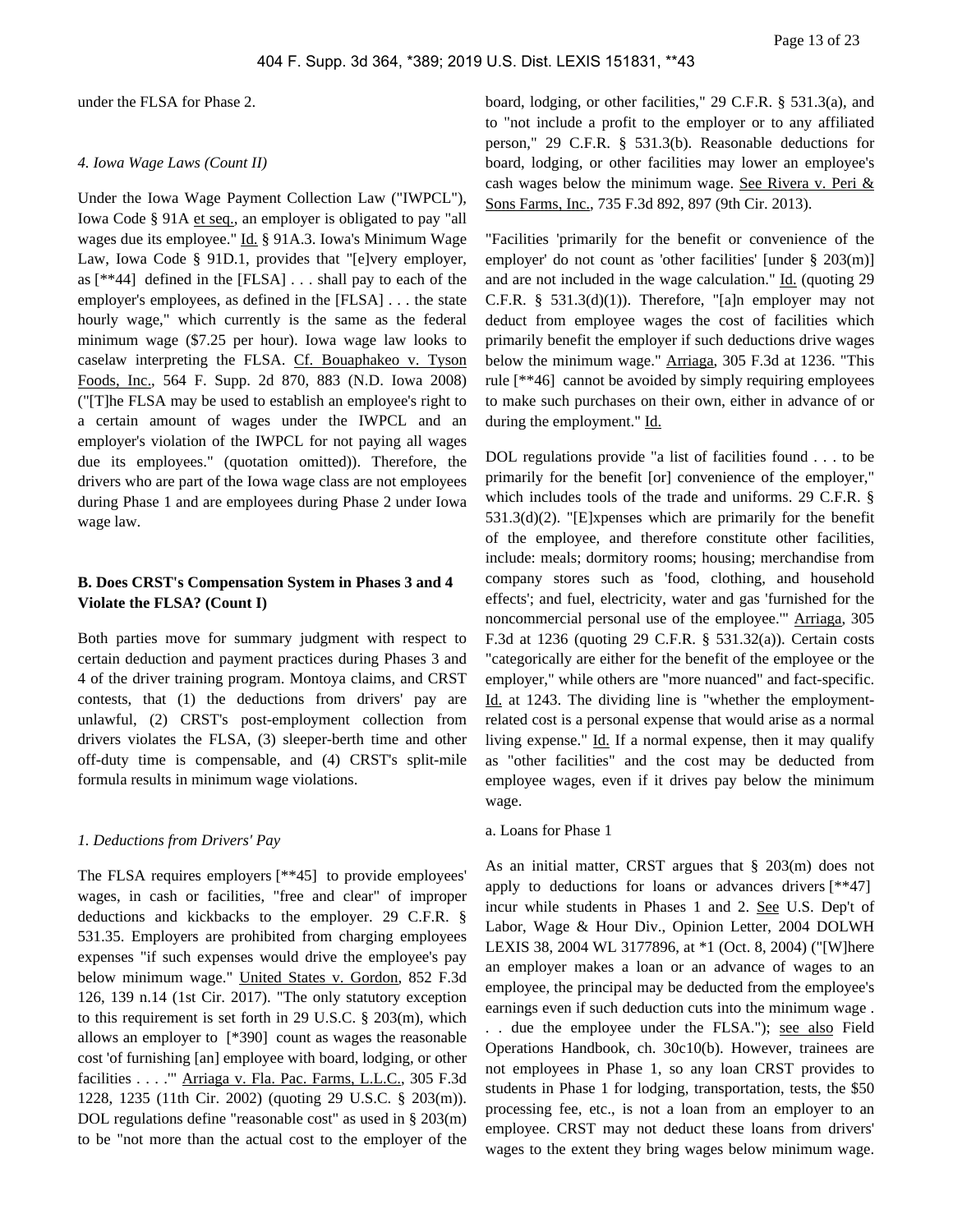#### See Arriaga, 305 F.3d at 1236.

This includes the \$6,500 training fee CRST seeks to deduct from employees' final paychecks if they do not complete the ten-month employment term. This training fee -- or "tuition" - - was not furnished by an employer to an employee. The training expense cannot be deducted from an employee's final paycheck to the extent it brings pay below minimum wage. See Gordon v. City of Oakland, 627 F.3d 1092, 1093 n.1 (9th Cir. 2010) ("The City conceded at [\*391] oral argument that it would have violated the minimum wage provisions of the FLSA had it . . . withheld [the employee's] entire final paycheck in satisfaction of her debt [for training]."); [\*\*48] Heder v. City of Two Rivers, 295 F.3d 777, 778-79, 782-83 (7th Cir. 2002) (holding an employee was entitled to at least minimum wage for his final two pay periods, which the city had previously withheld as payment for training costs and other liquidated damages when he did not complete his employment term).

#### b. Wire Charges

CRST deducts \$4 anytime a driver requests a pay advance. These deductions do not qualify as "other facilities" under § 203(m) and are not properly counted towards wages. See Field Operations Handbook, ch. 30c10(b) ("Deductions for interest or administrative costs on the loan or advance are illegal to the extent that they cut into the minimum wage or overtime pay."). While CRST argues that the \$4 wire charge benefits the employee who requests a pay advance, the charge is an administrative cost. Thus the \$4 wire charges are unlawful deductions to the extent they reduce drivers' pay below minimum wage.

#### c. Drug Test and Physical Exam Charges

Some drivers are subject to drug tests and physical screens during Phase 2. CRST argues that because the tests are required by federal law, they are primarily for the benefit of the driver's future employment.<sup>12</sup> A DOL opinion letter differentiates between drug tests required prior to an offer of employment and those [\*\*49] required to continue employment:

It is our position that an employer may not require an employee to pay for the cost of obtaining a physical that is required by the employer for the employee to continue employment if doing so cuts into any statutorily-required

minimum wage . . . . We also consider the time spent in obtaining such a physical examination as compensable hours of work.

U.S. Dep't of Labor, Wage & Hour Div., Opinion Letter, 2001 DOLWH LEXIS 17 , 2001 WL 1558768, at \*4 (Feb. 16, 2001). Because drivers are employees during Phase 2 orientation, such tests are for the benefit of the employer, not a pre-employment or normal living expense. Therefore, CRST may not deduct the costs of drug screens or physicals from driver pay to the extent they cut into minimum wage. See Moodie v. Kiawah Island Inn Co., 124 F. Supp. 3d 711, 720 (D.S.C. 2015) (holding that medical testing was primarily for the benefit of the employer when prospective employees were requires to undergo testing in order to obtain their visas).

# d. Map Pack

Montoya objects to deductions taken for the map pack drivers may purchase from CRST during Phase 2. Tools of the trade are considered to be for the benefit or convenience of the employer, so the employer violates the FLSA "in any workweek when the cost of such tools purchased by the employee cuts into the minimum . . . wages required to be paid [\*\*50] under the Act." Arriaga, 305 F.3d at 1237 n.10. CRST responds that a driver is not required to purchase a map pack or bring his own atlas and tire gauge to use while on the job because each truck is equipped with a GPS system.

Regardless, a tire gauge and atlas are "tools of the trade which will be used in or [\*392] are specifically required for the performance of the employer's particular work." 29 C.F.R. § 531.35. They are used primarily for the benefit of CRST, are not normal living expenses, and their cost cannot be deducted from drivers' pay to the extent it reduces pay below the minimum wage.

#### e. Transportation to Phase 2

CRST books and pays for transportation for drivers to attend Phase 2, which it then deducts from drivers' paychecks during Phases 3 and 4. Transportation expenses are primarily for the benefit of the employer and therefore not considered "other facilities" under § 203(m) "where such transportation is an incident of and necessary to the employment." 29 C.F.R. § 531.32; see also Field Operations Handbook, ch. 30c03(a)(3) ("[T]ransportation which is an incident of or necessary to the employment is not an 'other facility.'").

Transportation to centralized locations to begin CRST's onboarding process in Phase 2 is "an incident of and necessary to [\*\*51] the employment." Even though the transportation expense occurs prior to the employment relationship, CRST may not avoid the expense if it is primarily for its benefit. See Arriaga, 305 F.3d at 1242 n.17

 $12$  See 49 C.F.R. § 382.301 (requiring an employer to receive a negative pre-employment drug test result before letting a driver operate a commercial motor vehicle); Id. § 391.41 (requiring drivers to be "medically certified as physically qualified" to operate a commercial motor vehicle).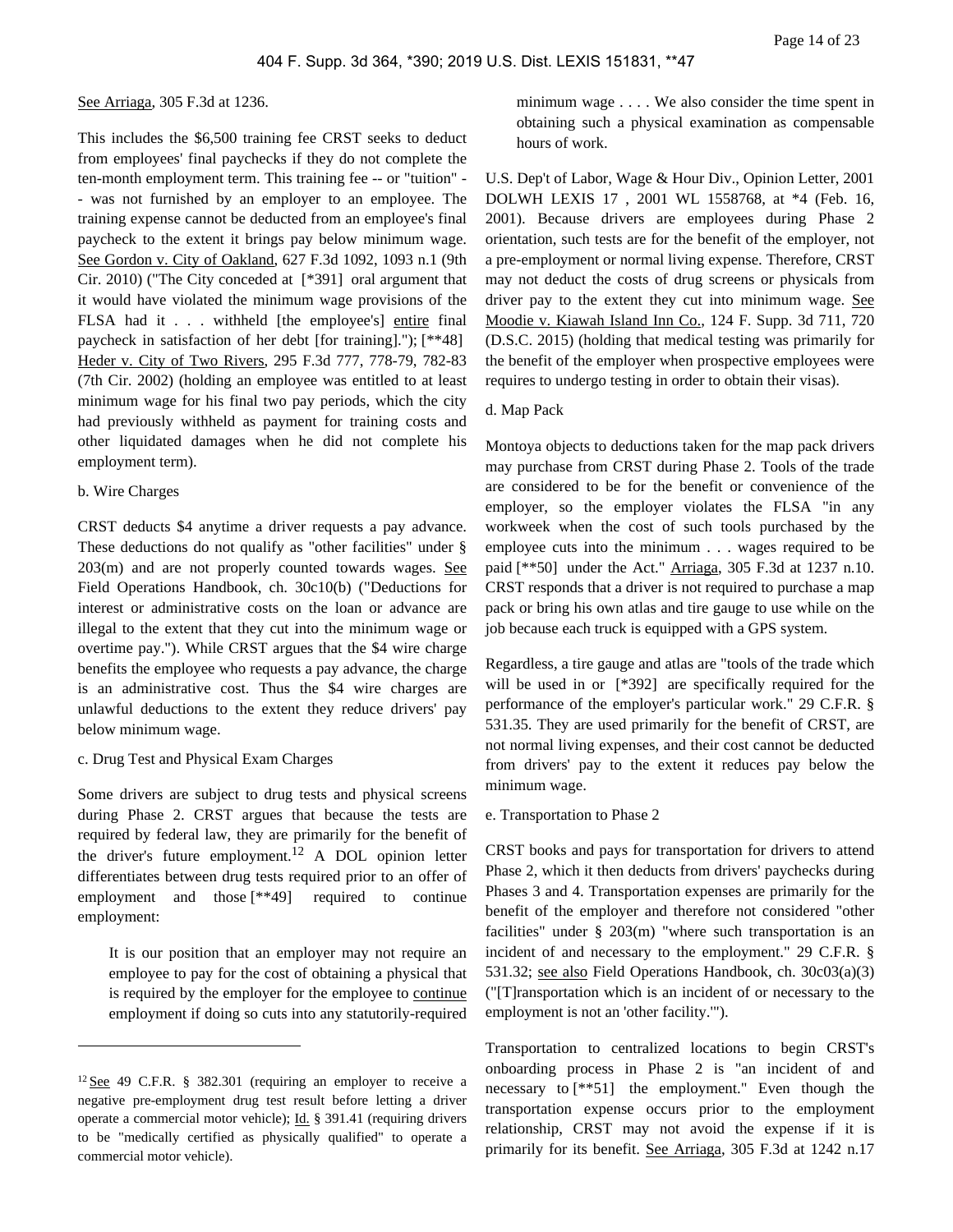("Such a position would permit employers to avoid expenses primarily for their benefit simply by making them a requirement of employment, which would allow an end-run around the FLSA."). "Transportation costs -- aside from regular commuting costs -- are nothing like board or lodging" and would normally not be considered "other facilities." Id. at 1242; see also Shultz v. Hinojosa, 432 F.2d 259, 267 (5th Cir. 1970) ("We conclude that as used in the statute, the words 'other facilities' are to be considered as being in pari materia with the preceding words 'board and lodging.'"). But cf. Castellanos-Contreras v. Decatur Hotels, LLC, 622 F.3d 393, 402-03 (5th Cir. 2010) (holding that company was not required to reimburse inbound travel expenses for workers with H-2B visas). This is not an ordinary commuting expense that a worker would incur in daily life. Therefore, transportation costs to the Phase 2 orientation are not "other facilities" under § 203(m) and cannot be deducted to the extent they lower drivers' pay below minimum wage.

## f. Lodging During Phase 2

Section 203(m) allows an employer to count as wages the reasonable cost of furnishing an employee with board, lodging, or other [\*\*52] facilities. "Lodging, like meals, is ordinarily considered for the benefit and convenience of the employee." Field Operations Handbook, ch. 30c03(a)(2). DOL regulations provide that to claim a wage credit for lodging, an employer must ensure that:

1. The lodging is regularly provided by the employer or similar employers, 29 C.F.R. § 531.31;

2. The employee voluntarily accepts the lodging, 29 C.F.R. § 531.30;

3. The lodging is furnished in compliance with applicable federal, state, or local law, 29 C.F.R. § 531.31;

4. The lodging is provided primarily for the benefit of the employee rather than the employer, 29 C.F.R. § 531.3(d)(1); and

5. The employer maintains accurate records of the costs incurred in furnishing the lodging, 29 C.F.R. § 516.27(a).

Balbed v. Eden Park Guest House, LLC, 881 F.3d 285, 288- 89 (4th Cir. 2018). Montoya argues that CRST should not be able to claim a wage credit for lodging because it was not provided primarily for the benefit of the drivers, and CRST did not maintain accurate records of the costs involved. However, "while it may be to the employer's advantage to provide such facilities at [\*393] or near the worksite, courts have consistently taken the view that the employer may take a wage credit when the facilities are primarily for the benefit or convenience of the employee." Field Operations Handbook, ch.  $30c03(a)(2)$ . Providing lodging [\*\*53] near Phase 2 is a convenience afforded to the drivers and is covered by § 203(m).

However, there is a factual dispute as to whether the costs are "reasonable." The welcome packet alerts student drivers that the average cost of housing during Phases 1 and 2 is \$150 per week. CRST asserts that it charges \$160 per week for facilities outside of California and \$165 per week for lodging in California, which are the averages for lodging and not the actual costs. The \$160 rate is an average, and not the actual cost of lodging, across CRST's training locations. However, it does not appear that CRST actually charges \$160 per week. For example, opt-in plaintiff Ronnie Fogarty was placed in an Iowa hotel for three weeks during training, which charged CRST a total of \$1096.16 for those nights. CRST deducted \$525 from Fogarty's wages and, when he did not complete his employment term, sent him a collection letter for the remaining \$575.<sup>13</sup> The cost exceeds what drivers anticipated being charged, calling into question both reasonableness and voluntariness. While reasonable lodging costs may be counted as "wages" under § 203(m), this fact dispute precludes summary judgment on the issue. $14$ 

#### *2. Post-Employment Collections*

 [\*\*54] Montoya argues that CRST's post-employment collection of outstanding debt from a driver violates the FLSA as an unlawful deduction or "kick-back." "The wage requirements of the [FLSA] will not be met where the employee 'kicks-back' directly or indirectly to the employer . . . the whole or part of the wage delivered to the employee." 29 C.F.R. § 531.35. Montoya asserts that collecting training, housing, and other expenses from drivers after they leave employment with CRST violates the FLSA's requirement to pay wages "free and clear." See Stein v. HHGREGG, Inc., 873 F.3d 523, 535 (6th Cir. 2017) ("[I]t would be unlawful for an employer to require an employee to return wages already 'delivered to the employee.'").

The collection of pre-employment expenses incurred during Phase 1 is not an unlawful kickback. See Gordon, 627 F.3d at 1093, 1096 (upholding a policy requiring police officers to repay a portion of their training costs if they voluntarily left the city's employment before completing five years of service, as long as the city also paid them minimum wage). CRST may recoup advances made to students for Phase 1 pursuant to the contract.

<sup>13</sup>Montoya authorized \$320.00 be deducted from his wages for housing costs. When he left employment with CRST during Phase 3, the company demanded \$320.00 for housing costs.

<sup>14</sup>Montoya also asserts that CRST did not meet the record keeping requirement, but there is no evidence in the record to support this assertion.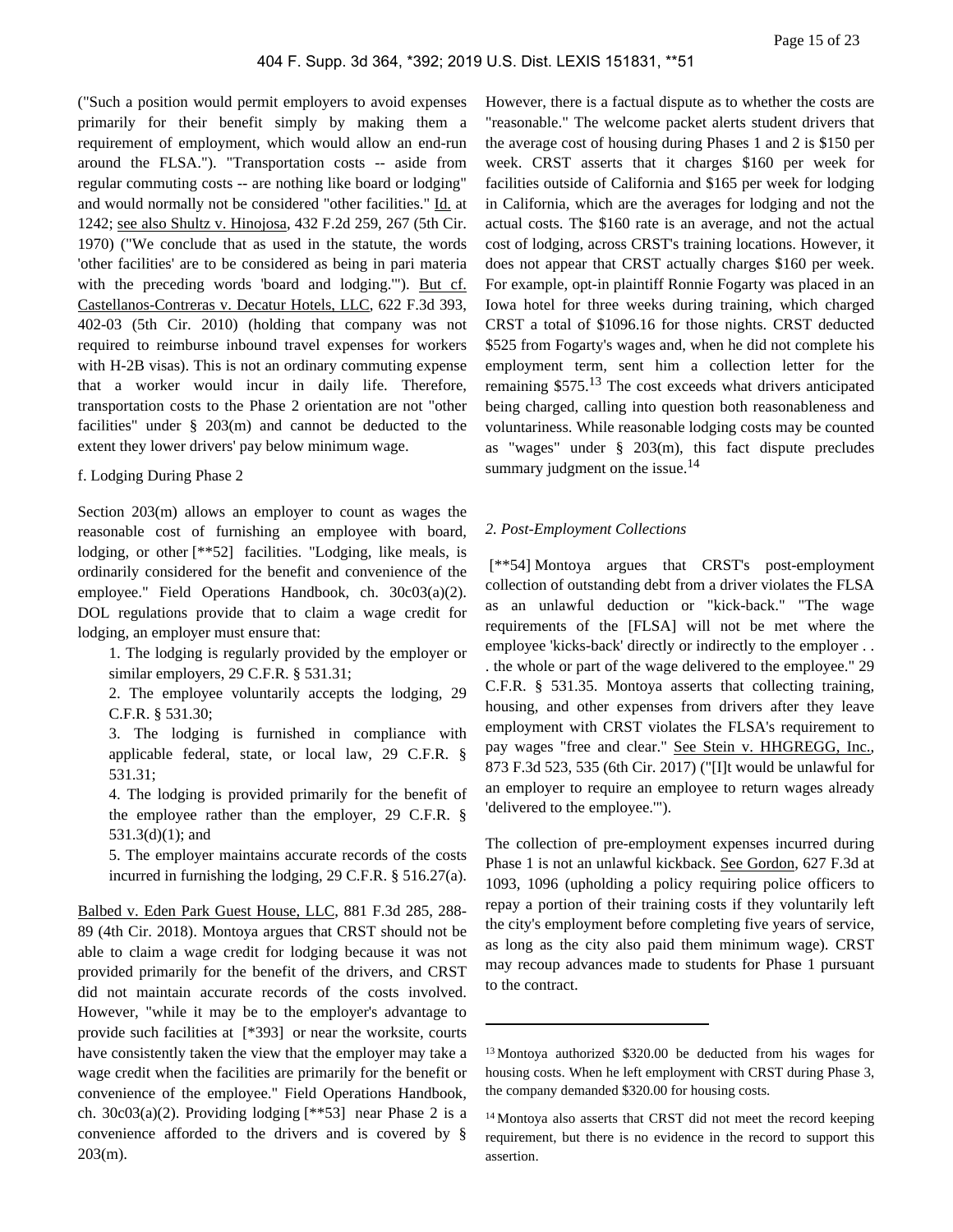#### *3. Sleeper Berth*

Both parties agree that eight hours of sleeping time in the sleeper berth is not compensable. They dispute whether time spent not sleeping in the sleeper berth is compensable under the FLSA.

As background, drivers in Phases 3 and 4 can be on the road for multiple weeks during one trip. Time logs of Montoya and the opt-in [\*\*55] plaintiffs indicate that some student drivers were confined to sleeper berths for long hours at a time. For example, Raymond Hollingsworth was in the sleeper berth for an average of 14.35 hours a day during a thirty-six day stretch of [\*394] driving. Because of the nature of the team-driving model, CRST requires a second driver to be physically present to begin driving when the first driver has exhausted his driving or on-duty time under DOT regulations. The second driver, by nature of the job, cannot leave the truck while it is in motion and must remain with or near the truck on long-haul trips across the country. For CRST's business model, the drivers are engaged to wait during non-sleeping time in the sleeper berth and other "off-duty" time and must be compensated to wait.

DOL regulations address compensation during wait time, sleep time, and travel time. See 29 C.F.R. §§ 785.14-.17, 785.20-.23, 785.33-.41. The DOT designation of "on-duty" and "off-duty" time do not govern whether time is compensable under the FLSA.

Montoya urges the Court to rely on § 785.22(a), a generally applicable regulation, to set an 8-hour cap on noncompensable sleep time in the berth:

Where an employee is required to be on duty for 24 hours or more, the employer and [\*\*56] the employee may agree to exclude bona fide meal periods and a bona fide regularly scheduled sleeping period of not more than 8 hours from hours worked, provided adequate sleeping facilities are furnished by the employer and the employee can usually enjoy an uninterrupted night's sleep.

In interpreting this regulation, courts have split on whether long-haul truck drivers are "on duty for 24 hours or more." Compare Petrone v. Werner Enters., Inc., No. 8:11CV401, 2017 U.S. Dist. LEXIS 218981, 2017 WL 510884, at \*10 (D. Neb. Feb. 2, 2017) (holding sleeper berth time is not compensable merely because the driver is away from home but rather the Court must determine factually whether drivers are "continuously on duty"), and Nance v. May Trucking Co., No. 3:12-cv-01655-HZ, 2014 U.S. Dist. LEXIS 5520, 2014 WL 199136, at \*8 (D. Or. Jan. 15, 2014) (finding that an employee in a sleeper berth is not on call and therefore is off-

duty), aff'd in relevant part, 685 F. App'x 602 (9th Cir. 2017), with Julian, 360 F. Supp. 3d at 952 (holding that "truck drivers, just like all other employees, are subject to § 785.22 when they are on duty for 24 hours or more," so defendant carrier was "entitled to deduct no more than eight hours per day as time [drivers] were allowed to sleep"), and Browne v. P.A.M. Transp., Inc., No. 5:16-CV-5366, 2018 U.S. Dist. LEXIS 180189, 2018 WL 5118449, at \*2-4 (W.D. Ark. Oct. 19, 2018) (same).

CRST argues that the Court should rely on § 785.41 which provides:

Any work which an employee [\*\*57] is required to perform while traveling must, of course, be counted as hours worked. An employee who drives a truck . . . or an employee who is required to ride therein as an assistant or helper, is working while riding, except during bona fide meal periods or when he is permitted to sleep in adequate facilities furnished by the employer.

(emphasis added). Unlike § 785.22, this regulation expressly applies to truck drivers, but it specifies that an employee is "working while riding" except during meal periods or when "permitted to sleep." While § 785.41 does not cap the amount of time an employee is "permitted to sleep," when it is read in connection with  $\S$  785.22(a), a bona fide sleeping period would appear to be eight hours. Accordingly, under the regulations, other than the eight hours in the sleeper-berth when drivers are permitted to sleep, and meal times, the DOL regulations provide employees are "working."

This interpretation is buttressed by the regulations governing whether waiting time is "time worked." An employee is "engaged to wait" or on-duty when "waiting [\*395] is an integral part of the job." Id. § 785.15. An employee is waiting to be engaged and off-duty when he "is completely relieved from duty" and the periods [\*\*58] of time "are long enough to enable him to use the time effectively for his own purposes." Id. § 785.16. For example, a truck driver is not "off-duty" if he is "engaged to wait" during activities like loading and unloading. Id. Moreover, this interpretation is consistent with the "FLSA's usual rule . . . that an employer must pay an employee for all time the employee is required to spend at a worksite, even sleep time." Giguere v. Port Res. Inc., 927 F.3d 43, 47 (1st Cir. 2019) (citing 29 C.F.R. § 785.7).

In response, CRST argues that the Court should defer to the DOL's Wage and Hour Division ("WHD") interpretation of the regulatory scheme. WHD recently issued an opinion letter addressing "whether the time spent in a truck's sleeper berth is compensable." U.S. Dep't of Labor, Wage & Hour Div., Opinion Letter, 2019 DOLWH LEXIS 10, 2019 WL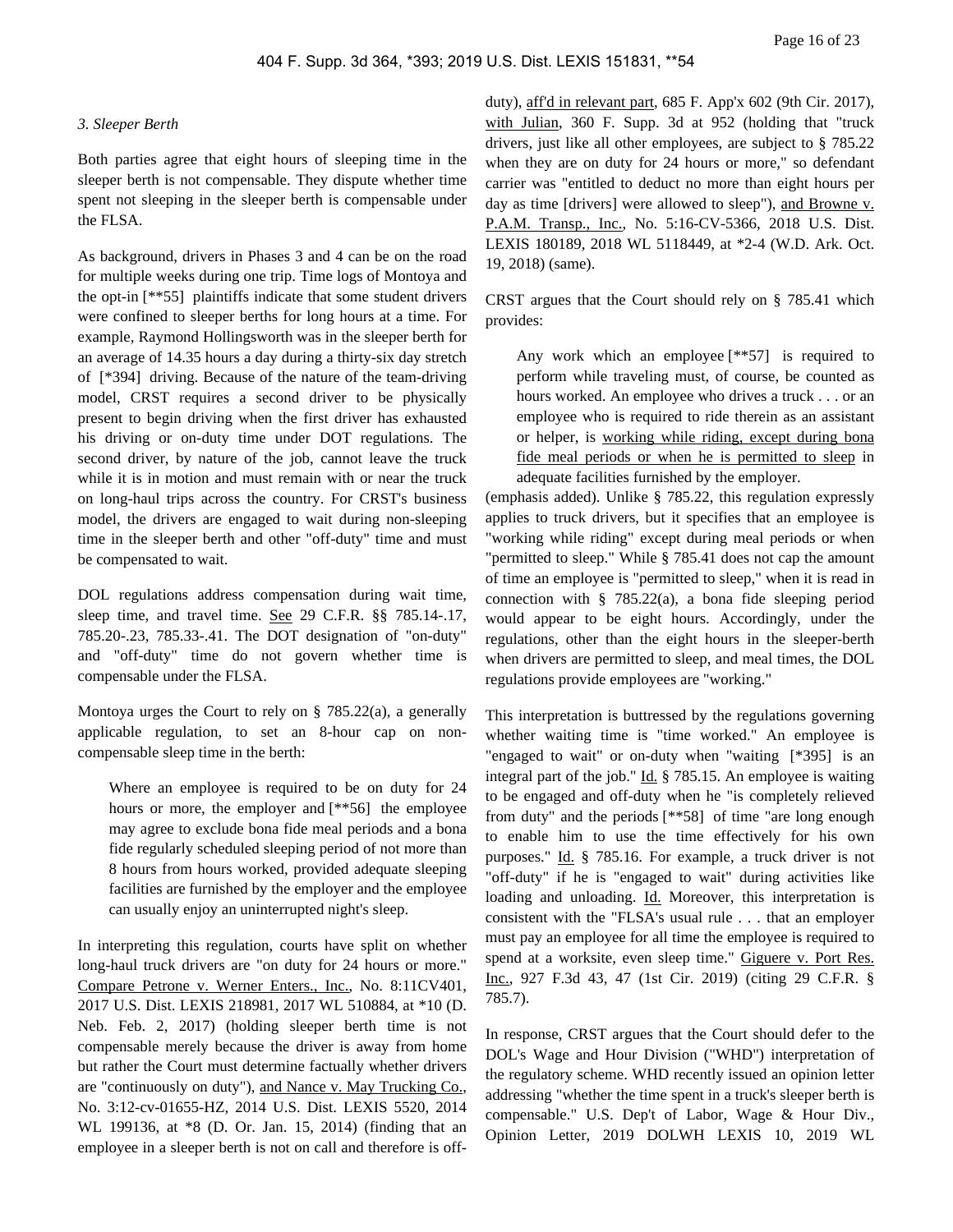3345452, at \*1 (Jul. 22, 2019). In the scenario presented, a motor carrier regularly employed drivers to provide over-theroad long-haul trucking services. Id. In an example workweek, a particular driver spent 55.84 hours driving and 49.96 hours in the sleeper berth. Id. The WHD noted that three prior opinion letters from the division "interpreted 29 C.F.R. § 785.41 in conjunction with §§ 785.15-.16 and §§ 785.21-.22 to mean that while sleeping time may be excluded from hours worked where 'adequate facilities' were furnished, only up to 8 hours of sleeping time may be excluded in [\*\*59] a trip 24 hours or longer, and no sleeping time may be excluded for trips under 24 hours." 2019 DOLWH LEXIS 10, [WL] at \*2.

The WHD "concluded that this interpretation is unnecessarily burdensome for employers." 2019 DOLWH LEXIS 10, [WL] at \*3. Instead, it adopted an interpretation of § 785.41 in which all time "in a sleeper-berth is presumptively nonworking time that is not compensable." Id. In doing so, the opinion letter reasoned that the regulations "draw a clear distinction between on-duty sleeping time [29 C.F.R. §§ 785.20-.22]," and "non-working time when the employer permits the employee to sleep in adequate facilities [29 C.F.R. § 785.41]." Id.

The WHD's opinion letter is unpersuasive because the agency was addressing a situation where the drivers were permitted to sleep, on average, seven hours during a twenty-four hour period. The WHD did not address the situation presented here where some student drivers spent time in the sleeper berth that is substantially more than a normal sleep period. Moreover, even if the opinion were to provide that drivers could be relegated to a sleeper berth for long periods of time without pay, the only reason the agency provides for its flip-flop is that its prior interpretation was "unnecessarily burdensome for employers." Id. Because the FLSA was designed [\*\*60] to protect workers, see 29 U.S.C. § 202(a), such reasoning does not support deference to the opinion, see Barrentine v. Ark.- Best Freight Sys., Inc., 450 U.S. 728, 739, 101 S. Ct. 1437, 67 L. Ed. 2d 641 (1981). Additionally, the opinion letter does not address whether this new interpretation is consistent with its regulations requiring that wait time is compensated. See generally Kisor v. Wilkie, 139 S. Ct. 2400, 2416, 204 L. Ed. 2d 841 (2019) ("We have recognized in applying Auer v. Robbins, 519 U.S. 452, 117 S. Ct. 905, 137 L. Ed. 2d 79 (1997)] that a court must make an independent inquiry into whether the character and context of the agency interpretation entitles it to controlling weight.").

Therefore, Montoya's motion is allowed and CRST's motion is denied with respect to compensation for sleeper berth time in excess of eight hours.

#### [\*396] *4. Split-Mileage Formula*

Montoya argues that CRST's split-mileage formula results in drivers' pay falling below the federal minimum wage based on all hours spent driving and "on-duty." Under the FLSA, employers may pay on a "piecework basis," so long as their employees "receive at least the equivalent of the minimum hourly rate." 29 C.F.R. § 776.5. Paying drivers based on a split-mileage formula is itself not an FLSA violation as long as CRST pays drivers minimum wage for all hours worked. To the extent it does not do so, as a matter of law, CRST has violated the FLSA.

# **C. Does the Court have Personal Jurisdiction Over CRST** [\*\*61] **With Respect to the Opt-In Plaintiffs? (Count I)**

Relying on the Supreme Court's decision in Bristol-Myers Squibb Co. v. Superior Court, 137 S. Ct. 1773, 198 L. Ed. 2d 395 (2017), CRST asks the Court to dismiss the claims advanced by opt-in plaintiffs Fogarty, Hollingsworth, and Johnson if the Court grants summary judgment for CRST on the Iowa wage, usury, and consumer fraud claims. Because the Court does not grant summary judgment for CRST on these claims, the Court does not address the issue of personal jurisdiction.

Moreover, CRST has waived this objection. Before filing an answer to Montoya's complaint, CRST moved to dismiss pursuant to Federal Rule of Civil Procedure 12(b)(6), but not 12(b)(2). "Rule 12 of the Federal Rules of Civil Procedure provides for strict waiver with respect to certain specified defenses, including the defense of lack of personal jurisdiction." Pilgrim Badge & Label Corp. v. Barrios, 857 F.2d 1, 3 (1st Cir. 1988). "[P]ersonal jurisdiction may be acquired in a number of ways, including voluntary appearance," so defendants who file a motion to dismiss without objecting to personal jurisdiction have "in effect, consented to the court's jurisdiction." Id. While an intervening change in the law may excuse waiver, see United States v. Bauzó-Santiago, 867 F.3d 13, 24 (1st Cir. 2017), the Supreme Court's holding in Bristol-Myers was a "straightforward application . . . of settled principles of personal jurisdiction," and not an intervening change in law, 137 S. Ct. at 1783-84.

## **II. Count** [\*\*62] **III: Iowa Consumer Frauds Act Claims**

Montoya's consumer fraud claims encompass a long list of allegedly unfair or deceptive acts or practices. Montoya's "core theory" is that "CRST misled drivers about the true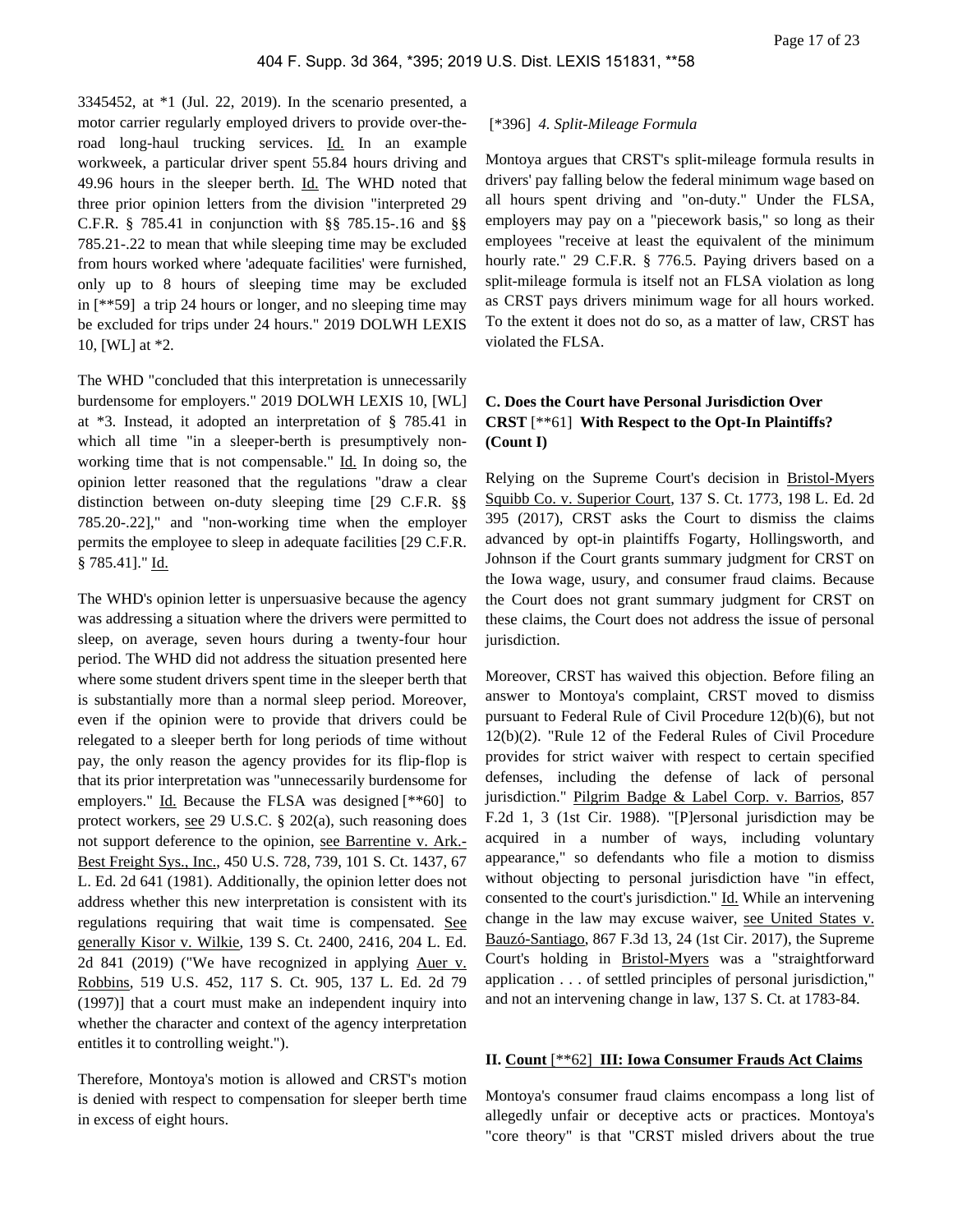costs of the Driver Training Program." Montoya, 311 F. Supp. 3d at 425. The parties cross-move for summary judgment with respect to Montoya's consumer fraud claims. Montoya argues that he is entitled to judgment that certain of CRST's practices violate Iowa's Consumer Frauds Act as a matter of law. CRST argues that Montoya cannot prove, as a matter of law, certain elements of his claims or, in the alternative, that his claims are preempted by the Federal Aviation Administration Authorization Act ("FAAAA") and barred by the statute of limitations.

#### **A. Legal Standard**

The Private Right of Action for Consumer Frauds Act, Iowa Code § 714H.1 et seq., provides:

A person shall not engage in a practice or act the person knows or reasonably should know is an unfair practice, deception, fraud, false pretense, or false promise, or the misrepresentation, concealment, suppression, or omission of a material fact, with the intent that others rely upon the unfair practice, deception, [\*397] fraud, false pretense, false promise, misrepresentation, concealment, [\*\*63] suppression, or omission in connection with the advertisement, sale, or lease of consumer merchandise . . . .

Id. § 714H.3(1). Any "consumer who suffers an ascertainable loss of money or property as the result of a prohibited practice or act . . . may bring an action at law to recover actual damages." Id. § 714H.5(1). To succeed on his consumer fraud claim, a plaintiff must show that he (1) suffered an ascertainable loss of money or property, (2) as a result of, (3) a prohibited practice or act. See McKee v. Isle of Capri Casinos, Inc., 864 N.W.2d 518, 532-33 (Iowa 2015) (finding proof of "an ascertainable loss of money or property" necessary to sustain a claim under the Act).

To succeed on his claim, Montoya must also show "an ascertainable loss of money or property as a result of a prohibited practice or act." Iowa Code § 714H.5(1) (emphasis added). "[T]he phrase 'as a result of' can be naturally read simply to impose the requirement of a causal connection." Brown v. La.-Pac. Corp., 820 F.3d 339, 348-49 (8th Cir. 2016) (cleaned up). It "requires merely factual causation" not proximate or legal cause. Id. at 349. "To determine whether the defendant in fact caused the plaintiff's harm," Iowa courts apply a "but-for" test. Garr v. City of Ottumwa, 846 N.W.2d 865, 869 (Iowa 2014).

Plaintiff must also show that CRST engaged in a prohibited act or practice. The Iowa Supreme Court has recognized that the Consumer Frauds Act is [\*\*64] "designed to infuse

flexible equitable principles into consumer protection law so that it may respond to the myriad of unscrupulous business practices modern consumers face." State ex rel. Miller v. Vertrue, Inc., 834 N.W.2d 12, 34 (Iowa 2013) (quotations and citations omitted). "Deceptive and unfair practices are distinct lines of inquiry." Id. at 33 (quotation omitted). "Deception" is "an act or practice that is likely to mislead a substantial number of consumers as to a material fact or facts." Iowa Code § 714H.2. "To ascertain whether a practice is likely to mislead in the consumer protection context, courts typically evaluate the overall or 'net impression' created by the representation." Vertrue, 834 N.W.2d at 34. "A solicitation may be likely to mislead by virtue of the net impression it creates even though the solicitation also contains truthful disclosures. . . . A misleading impression created by a solicitation is material if it involves information that is important to consumers and, hence, likely to affect their choice of, or conduct regarding, a product." Id. (quoting FTC v. Cyberspace.Com LLC, 453 F.3d 1196, 1200-01 (9th Cir. 2006)). Deception occurs primarily at the formation stage of the contract. Vertrue, 834 N.W.2d at 34.

An "unfair practice" is "an act or practice which causes substantial, unavoidable injury to consumers that is not outweighed by any consumer or competitive [\*\*65] benefits which the practice produces." Iowa Code §§ 714H.2, 714.16. Unfairness occurs primarily with respect to the substance or performance of a contract. Vertrue, 834 N.W.2d at 34.

#### **B. Prohibited Practices**

Montoya argues that (1) CRST's advertising and recruitment communications contain misrepresentations and omissions of material facts which constitute deceptive practices, and (2) CRST's requirement that students sign a restrictive covenant barring employment with a competitor in an unlimited geographic area for the lesser of ten months or until the student's debt of \$6,500 or more is paid off constitutes an unfair practice. CRST responds that even if Montoya has shown [\*398] unfair or deceptive practices, his claims must still fail as a matter of law because he cannot prove causation or ascertainable loss.

#### *1. Misrepresentations About Driver Training Program*

#### a. Dropout Rate

Montoya argues that CRST's failure to disclose its high dropout rates at any point during the advertising or recruitment process constitutes a deceptive practice. Cf. Parks v. Persels & Assocs. LLC, 509 B.R. 345, 357 (D. Kan. 2014)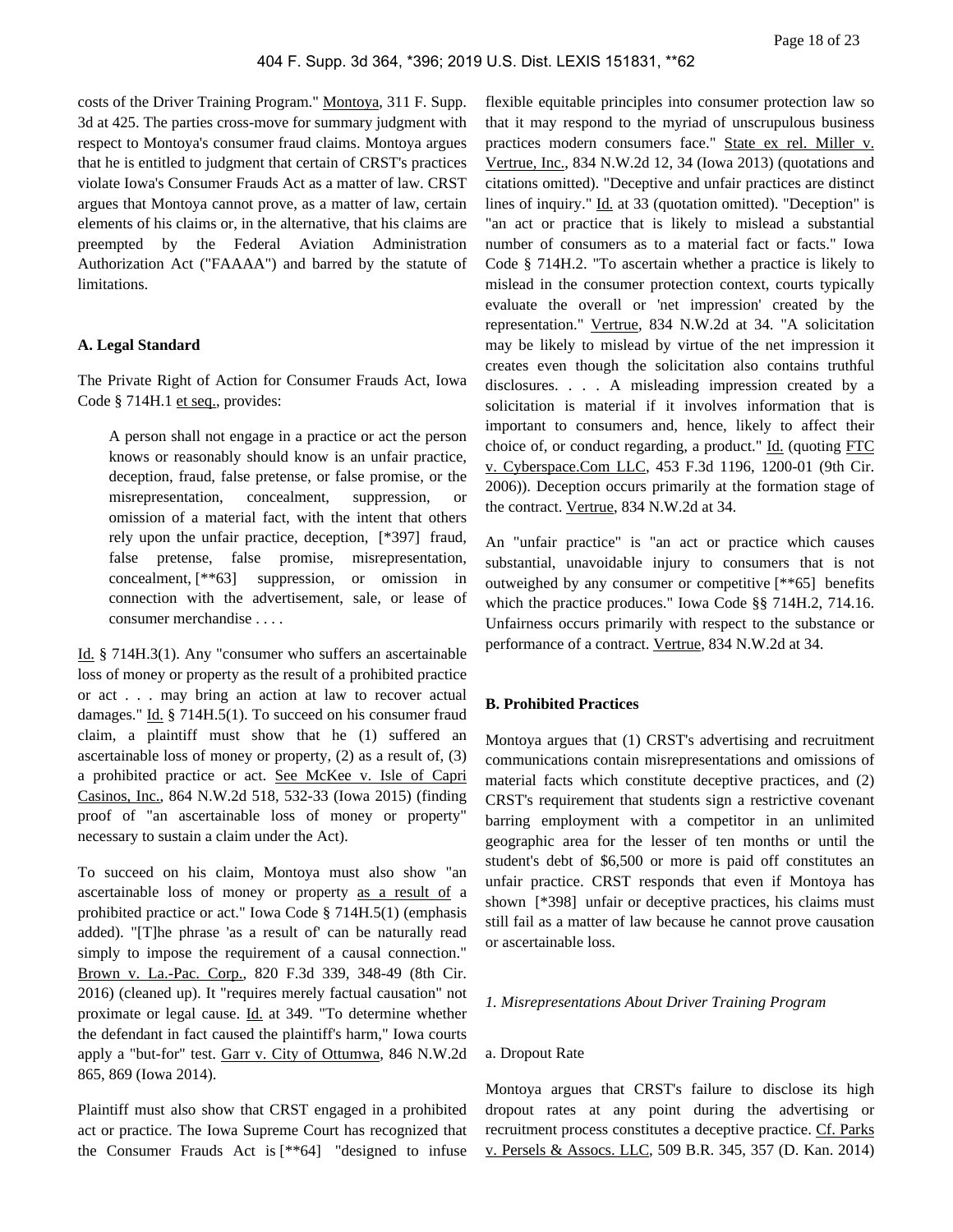(holding failure to discuss low success rate for debt settlement clients was a breach of fiduciary duty). Between November 22, 2013 and March 31, 2017, approximately 25,796 drivers started the driver training [\*\*66] program, but only 5,360 completed Phase 4. The welcome packet makes no representations about success rates or graduation rates, so the omission of this information is not materially misleading. The Court denies Montoya's motion for summary judgment as to this practice.

## b. Sponsored Tuition

Montoya also argues that CRST's characterization of the driver training program as "sponsored" in the welcome packet and other advertising is deceptive and misleading because it suggests that CRST is prepaying tuition to the driver training schools, and that a driver only needs to repay tuition if he does not work for ten months.<sup>15</sup> The welcome packet, which is sent to every prospective driver, states: "CRST will pre-pay all your school expenses - CRST will pre-pay your tuition and as long as you work for CRST for 10 months, you will not have to repay tuition!" Docket No. 151-9 at 4. The packet also states: "If you need to obtain your class A CDL, but lack the funds to do so, we offer an outstanding company-sponsored training program. With no credit checks! In return, we ask that you work for CRST Expedited for ten months." Id.

By saying that "tuition" is prepaid by CRST, the company leaves the misleading [\*\*67] impression that a driver will have to repay only the cost of tuition to a driver training school, plus expenses for lodging, etc. if he does not work for ten months. In reality, the tuition to the driver training schools is somewhere in the range of \$1,400 to \$2,500.<sup>16</sup> The \$6,500 fee that CRST charges to drivers who do not complete the ten-month employment term is based on a calculation of total costs to CRST for Phases 1 through 4.

CRST argues that student drivers were essentially told that

they would owe \$6,500 if they failed to complete the tenmonth contract because the prepay option requires prospective students to pay \$6,500 upfront for the training. However, the welcome packet's statement about CRST prepaying "tuition" is deceptive because it is likely to mislead consumer-students that the actual tuition for driver training school is \$6,500. The misleading information is [\*399] material because it involves information, namely the cost of attending a commercial driving school, that is important to consumers in choosing whether to accept the advance from CRST. Leaving drivers with the impression that it loaned them \$6,500 for the cost of driver training school, when in fact the cost [\*\*68] was thousands of dollars lower, is a deceptive practice in violation of Iowa's consumer frauds act. Cf. 16 C.F.R. § 254.7 (requiring private vocational schools to disclose to prospective students the cost of the program's tuition); Manley v. Wichita Bus. Coll., 237 Kan. 427, 701 P.2d 893, 899-901 (Kan. 1985) (affirming jury finding that college violated Kansas Consumer Protection Act because it intentionally concealed, suppressed, or omitted a material fact with regard to the college's tuition refund policy).

In response, CRST argues that Montoya cannot prove some ascertainable loss based on the misrepresentations on a classwide basis. See Goins v. JBC & Assocs., P.C., 352 F. Supp. 2d 262, 275 (D. Conn. 2005) (holding that the threat of debt collection does not give rise to an ascertainable loss). The Consumer Frauds Act defines "actual damages" as "all compensatory damages proximately caused by the prohibited practice or act that are reasonably ascertainable in amount" and expressly excludes "damages for . . . mental distress." Iowa Code § 714H.2. The consumer class includes "[a]ny driver who repaid training-related expenses through wage deductions and/or was subject to collections efforts for such costs." Montoya, 311 F. Supp. 3d at 425. Any driver who had a portion of his paycheck deducted for the \$6,500 training cost or repaid some portion of the cost during collections has suffered an [\*\*69] "ascertainable loss" which can be measured on a class-wide basis.

Montoya argues that class members who did not repay the debt were nevertheless harmed by incurring baseless debt and receiving threatening collections letters. One Court has held that

[i]ncurring a debt, or even believing that one has incurred a debt, has far-reaching practical implications for individuals. It could affect the way an individual saves money or applies for loans. An individual might feel obligated to report that debt when filling out job applications, credit applications, court documents, or other financial records that require self-reporting of existing liabilities.

<sup>15</sup>Montoya no longer appears to be pressing his theory about CRST advertising "free" training, as he admitted he did not believe the postcard that advertised "free" training to be true when he joined CRST's training program.

<sup>&</sup>lt;sup>16</sup>The amount CRST has paid independent driver training schools ranges from \$1,400 to \$2,500 per student who completes Phase 1 training; the amount CRST has paid NADTA ranges from \$1,450 to \$2,150. <u>See</u> Docket No. 159 | 33. If a student attends Phase 1 with NADTA but does not sign the driver employment contract, CRST seeks to collect \$4,700 in training expenses. For drivers who sign the contract but do not complete the ten-month employment term, CRST seeks to collect \$6,500 which "includes, but is not limited to, tuition costs charged by the Phase 1 educational facilities." Docket No. 159 ¶ 33.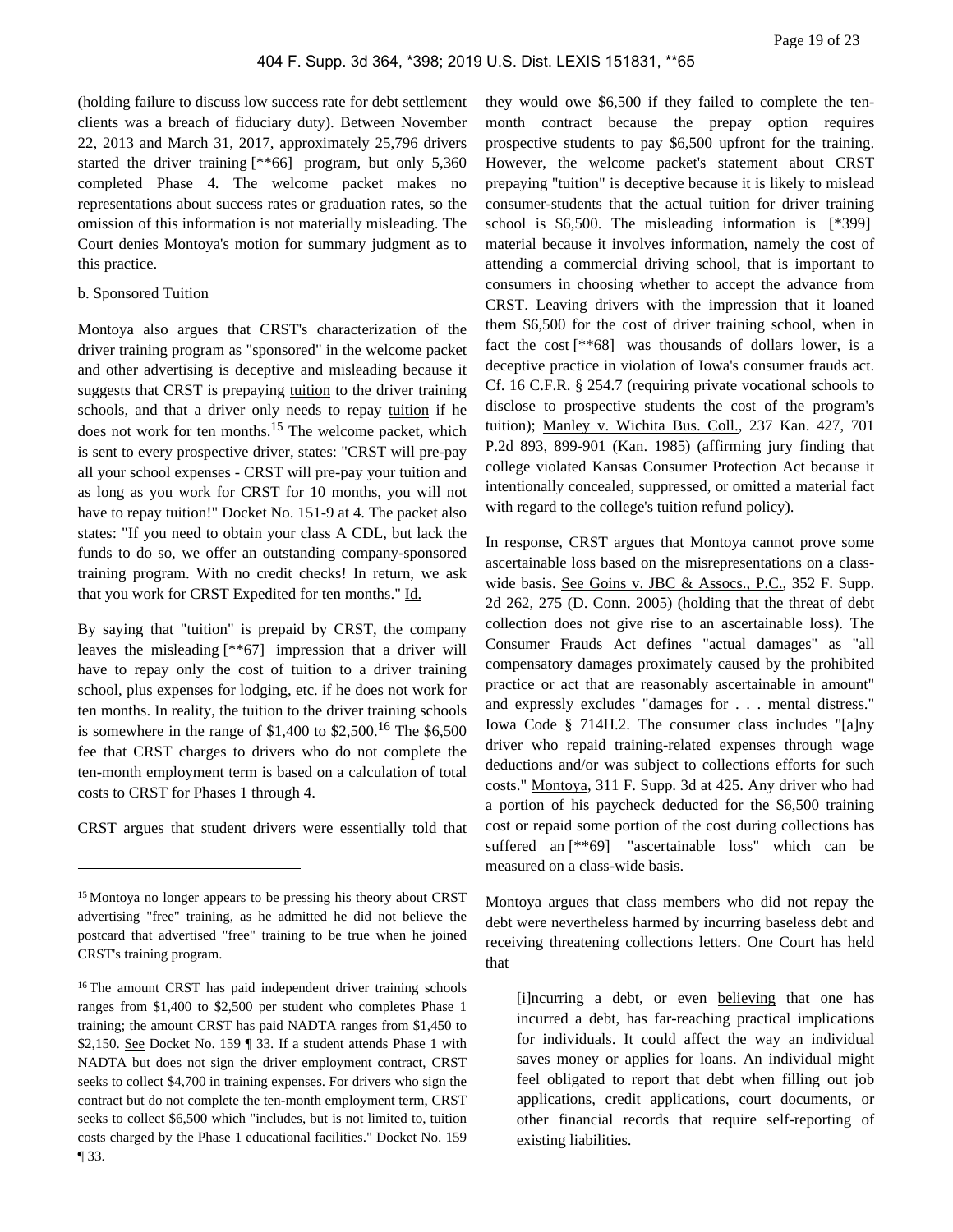Stein, 873 F.3d at 535. While the real-life effects of debt can produce ascertainable losses in some circumstances, Montoya has not sufficiently demonstrated how he plans to show ascertainable losses on a class-wide basis without relying on actual deductions and collections of money. In sum, the Court allows Montoya's motion for summary judgment with respect to liability for the misrepresentation of the amount of tuition for those drivers who repaid tuition expenses through either wage deductions or as a result of collection efforts.<sup>17</sup>

# c. The Non-Competition Provision [\*\*70]

Finally, Montoya argues that the welcome packet is misleading because it fails to describe the material terms of the driver employment contract that students will need to sign in order to have their training expenses covered by CRST. While the company tells prospective drivers that it will advance the cost of tuition for driver training school as long as drivers complete a ten-month employment term with CRST, it does not disclose that the employment contract contains a non-competition provision. [\*400] The preemployment agreement states that students will be required to sign the driver employment contract in order to fulfill the terms of their tuition advance, but CRST never provides the students with a copy of the contract. The pre-employment agreement lays out other requirements in the driver employment contract, such as the repayment provision if a driver does not complete his ten-month employment term, but students are not aware of the scope or terms of the noncompetition provision in the driver employment contract until the end of Phase 1 or the beginning of Phase 2.

Montoya argues that the prospective drivers, as consumers of educational services, are misled as to a material term of [\*\*71] the tuition advanced by CRST, and then are forced to accept a term of employment or incur substantial debt. Montoya contends that this omission would likely cause a substantial number of consumers to decline to pursue training in Iowa.

CRST responds that Montoya could not have been deceived by the company's failure to disclose the non-competition provision because disclosing that the employment contact requires a ten-month term of employment effectively discloses the non-competition provision. However, a tenmonth commitment is not equivalent to a non-competition provision. The Court concludes that this omission is material because it is "likely to affect a consumer's conduct or decision with regard to a product or service." Rahmani, 472 N.W.2d at

258. Only after a student has been transported to a training facility (with a one-way bus ticket), completed training for his CDL, and already incurred debt for tuition, lodging, etc., does CRST discloses the non-competition provision which applies until the employee pays back the loan. The failure to disclose an essential term of the employment contract to students before they become consumers of CRST's educational services, and incur significant debt, is deceptive [\*\*72] in violation of the Consumer Frauds Act.

Montoya contends that the non-competition provision is itself an unfair practice as a matter of law and not enforceable.<sup>18</sup> While this may be true, the certified class only includes drivers who have had wages deducted or are subject to collection actions. Montoya has not demonstrated how he will prove an ascertainable loss on a class-wide basis resulting from the non-competition provision. Because ascertainable loss is an element of Montoya's consumer frauds claim, the Court denies Montoya's motion for summary judgment as to the non-disclosure of the non-competition provision of the pre-employment stage. CRST's motion for summary judgment on this particular practice is allowed with respect to the class claim.<sup>19</sup>

# **C. FAAAA Preemption**

CRST argues that it is entitled to summary judgment because Montoya's consumer fraud claims are expressly preempted by the FAAAA. The FAAAA's [\*401] express preemption clause provides that all state laws "related to a price, route, or service of any motor carrier . . . with respect to the transportation of property" are preempted. 49 U.S.C. §  $14501(c)(1)$ . Decisions interpreting parallel language in the Airline Deregulation Act of 1978 ("ADA"), 49 U.S.C. § 41713(b)(1) [\*\*73] , inform interpretations of the FAAAA's preemption clause. See Rowe v. N.H. Motor Transp. Ass'n, 552 U.S. 364, 370, 128 S. Ct. 989, 169 L. Ed. 2d 933 (2008).

<sup>&</sup>lt;sup>17</sup> In the briefing, Montoya suggests that one class-wide remedy may be cancellation of the debt. That issue has not been adequately briefed.

<sup>18</sup>Generally, an employer does not offer or sell consumer merchandise to an employee. See Manning v. Zuckerman, 388 Mass. 8, 444 N.E.2d 1262, 1264 (Mass. 1983) (declining to extend the private right of action in the Massachusetts Consumer Protect Act to cover unfair or deceptive acts committed by an employer with respect to an employee). Therefore, the Court declines to apply the Iowa Consumer Frauds Act to the employer-employee relationship between CRST and drivers. To the extent Montoya argues that the non-competition provision is still unfair, the Court declines to rule under the Consumer Frauds Act.

<sup>&</sup>lt;sup>19</sup> In his Amended Complaint, Montoya did not request an injunction against enforcing the non-competition provisions on behalf of the class. See Docket No. 90 at 25-27.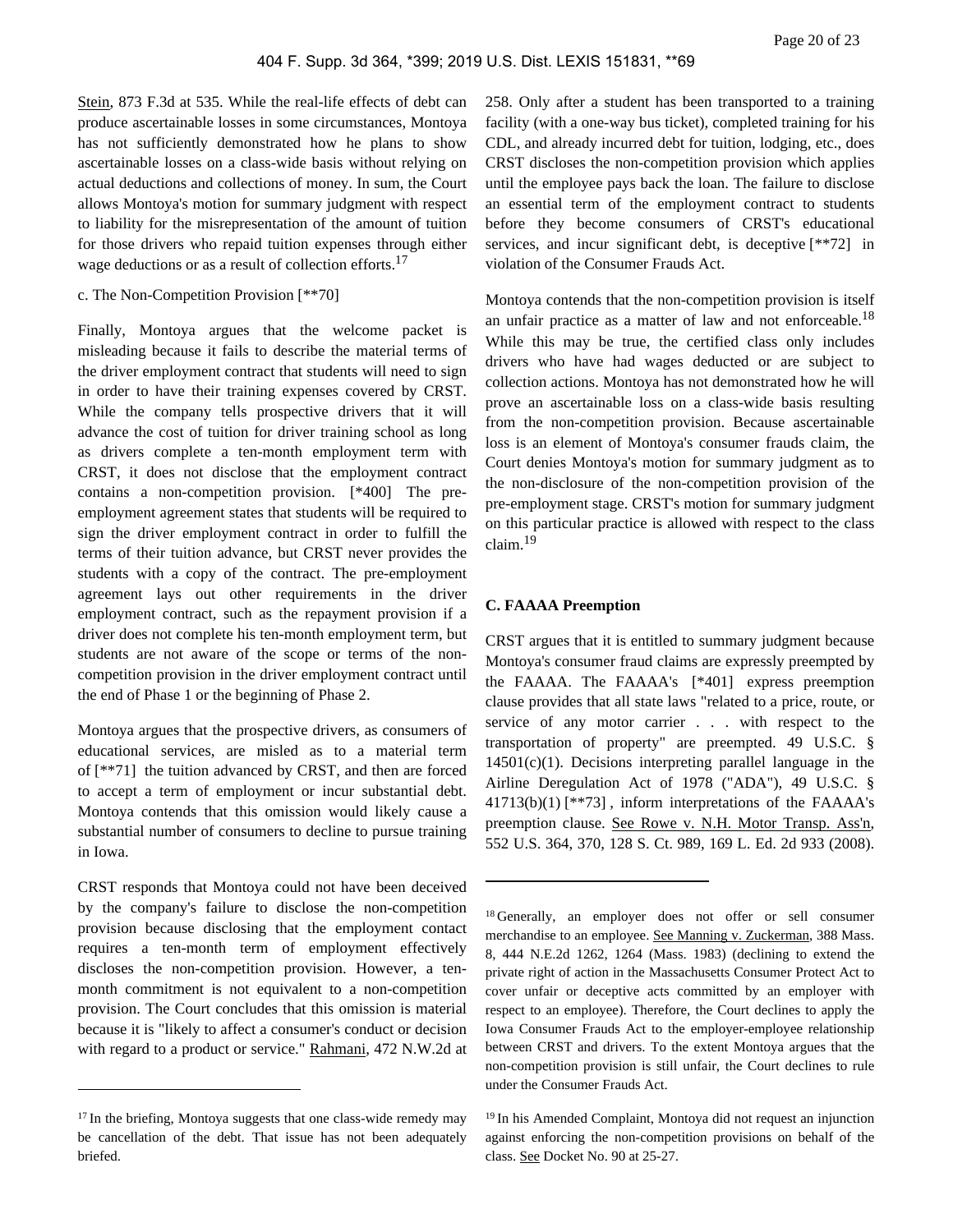The phrase "related to" "embraces state laws having a connection with or reference to carrier rates, routes, or services, whether directly or indirectly." Dan's City Used Cars, Inc. v. Pelkey, 569 U.S. 251, 260, 133 S. Ct. 1769, 185 L. Ed. 2d 909 (2013) (quotations and citations omitted). However, "§ 14501(c)(1) does not preempt state laws affecting carrier prices, routes, and services 'in only a tenuous, remote, or peripheral . . . manner.'" Id. at 261 (quoting Rowe, 552 U.S. at 371). "[T]he breadth of the words 'related to' does not mean the sky is the limit." Id. at 260. Furthermore, the "FAAAA formulation contains one conspicuous alteration [from the ADA] -- the addition of the words 'with respect to the transportation of property,'" and this phrase "massively limits the scope of preemption ordered by the FAAAA." Id. at 261 (quotation omitted); see also 49 U.S.C. § 13102(23)(B).

Montoya's claims are not preempted because they relate to training potential drivers, not CRST's transportation of property. See Dan's City, 569 U.S. at 261-62, 266 (holding that claims brought under the New Hampshire Consumer Protection Act were not preempted by the FAAAA because the unfair conduct alleged - the storage and disposal of a car was not "sufficiently connected to a motor carrier's service with respect to the transportation of property to warrant preemption"). "The FAAAA's focus on prices, routes, and services shows that the statute is concerned with the industry's production outputs, and seeks to protect them from state regulation." Bedoya v. Am. Eagle Express Inc., 914 F.3d 812, 821 (3d Cir. 2019), cert. docketed, No. 18-1382 (May 2, 2019). The motor carrier industry's output -- the service it provides -- is the "transportation of property from origin to destination." Id. Although state laws that regulate industry inputs -- labor, capital, and technology -- "may impact costs and may in turn affect prices charged and services provided to customers," the FAAAA does not preempt these kinds of regulations and laws. Id. at 822; see also Tobin v. Fed. Express Corp., 775 F.3d 448, 456 (1st Cir. 2014) (describing the ADA preemption "dividing line" as "between state laws that [\*\*74] regulate 'how [a] service is performed' (preempted) and those that regulate how an airline behaves as an employer or proprietor (not preempted)" (quoting DiFiore v. Am. Airlines, Inc., 646 F.3d 81, 87-88 (1st Cir. 2011))).

CRST argues that the Supreme Court's holding in American Airlines, Inc. v. Wolens, 513 U.S. 219, 115 S. Ct. 817, 130 L. Ed. 2d 715 (1995), controls here. In Wolens, the Supreme Court held that a claim by a consumer against an airline under the Illinois Consumer Fraud Act was preempted by the ADA due to the "potential for intrusive regulation of airline business practices inherent in state consumer protection legislation typified by the [Illinois] Consumer Fraud Act." Id. at 227-28. CRST argues that because the Iowa Consumer Frauds Act is the same in material respects to the Illinois

Consumer Fraud Act, Montoya's consumer fraud claims are preempted by the FAAAA. Wolens is inapplicable here. In Wolens the alleged misrepresentation dealt directly [\*402] with the price of airline tickets and frequent flyer services the airline provided to consumers; here it deals with the way in which a company trains prospective employees.

State law prohibiting alleged unfair and deceptive practices as to driver training programs for students who are seeking a CDL may have "indirect effects" on CRST's trucking service, but the impact is "tenuous, remote, or [\*\*75] peripheral." DaSilva v. Border Transfer of MA, Inc., 227 F. Supp. 3d 154, 157 (D. Mass. 2017) (Saris, J.) (quoting Rowe, 552 U.S. at 370-71). Montoya's consumer fraud claims related to Phase 1 students are not preempted by the FAAAA.

#### **D. Statute of Limitations**

CRST argues that Montoya's claims are barred by the Iowa Consumer Frauds Act's statute of limitations. The Act provides that a claim must be brought within two years of the last event giving rise to the cause of action, or within two years of the discovery of the violation, whichever is later. Iowa Code § 714H.5(5). "The discovery rule tolls the statute of limitations until the plaintiff has discovered the fact of the injury and its cause or by the exercise of reasonable diligence should have discovered these facts." Hallett Constr. Co. v. Meister, 713 N.W.2d 225, 231 (Iowa 2006) (quotation omitted). Therefore, an action accrues when a plaintiff has knowledge of all of the facts he "needed to know to be charged with a duty to investigate to determine the existence of a cause of action against defendant." Franzen v. Deere & Co., 377 N.W.2d 660, 664 (Iowa 1985).

Montoya's claim concerning the misleading information about sponsored tuition in the welcome packet is not barred by the statute of limitations.<sup>20</sup> While Montoya filed his complaint on January 21, 2016, more than two years since he received his welcome packet in June 2013, his claim did not accrue then. Montoya would [\*\*76] not have known, or had reason to suspect, that the real cost of tuition was not \$6,500 at that time. Montoya's claim is therefore timely.

In sum, the Court allows Montoya's motion for summary judgment on the claim that CRST violated the Act by materially misleading drivers as to the true cost of tuition

<sup>20</sup>The statute of limitations also does not bar Montoya's claims based on the non-competition provision. Montoya did not become aware of the non-competition provision until he was presented with the driver employment contract in October 2014, within the two-year statute of limitations period. See Docket No. 151-25 at 1.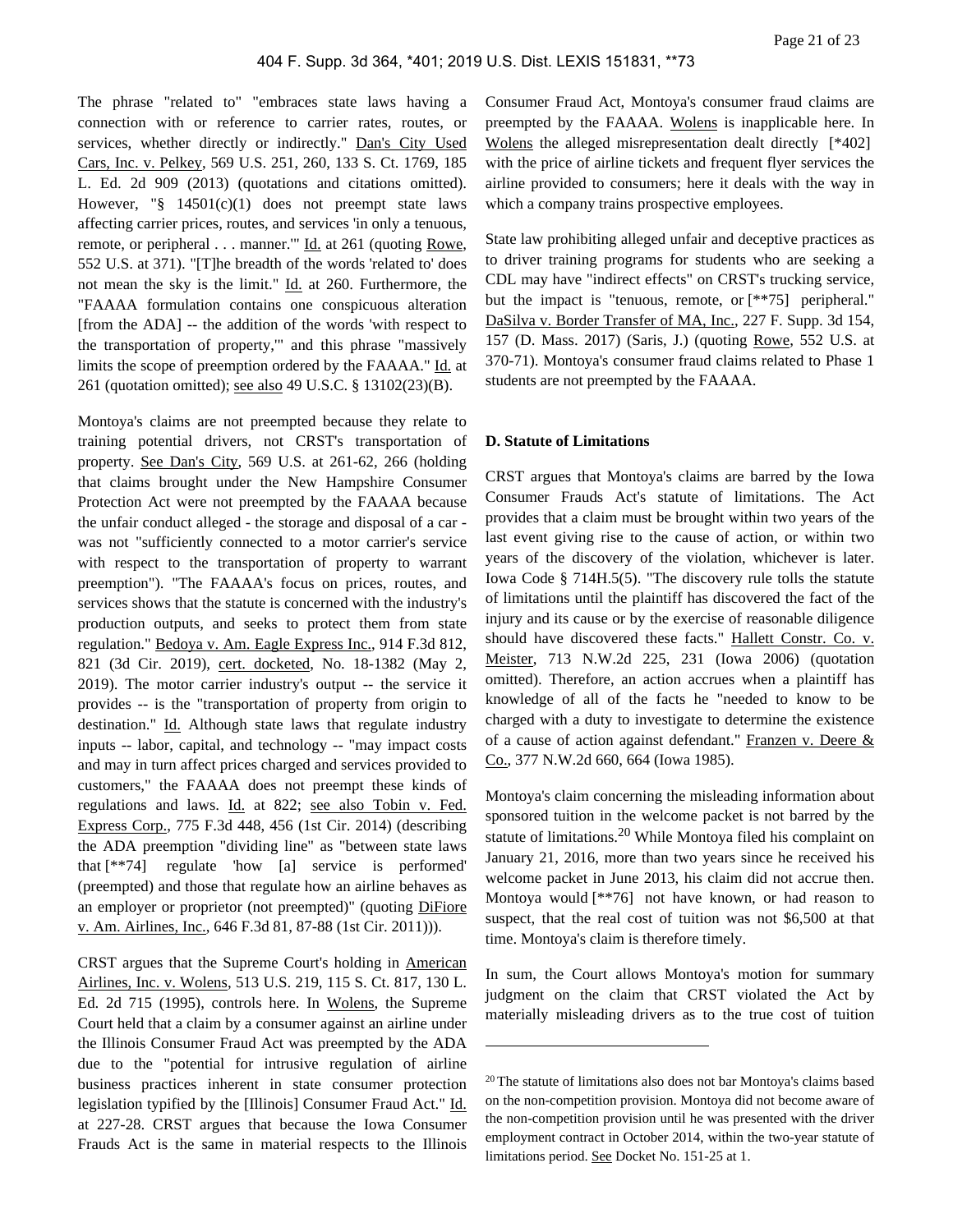advanced by the company. The amount of "ascertainable loss" caused by the misrepresentation of the amounts deducted or collected for training expenses will proceed to trial.

#### **III. Count IV: Usury**

CRST moves for summary judgment on Montoya's usury claim, arguing that because it neither contracted for nor collected interest at a usurious rate, it did not violate Iowa's usury law. Montoya asserts that a defendant violates Iowa's usury law when it seeks a usurious interest rate, even if the contracts do not provide for a usurious rate and the driver does not actually pay interest at the usurious rate. During the relevant time period, the maximum lawful rate of interest which could be provided for in a written agreement under Iowa law ranged from 3.5% to 7.25% per annum. The preemployment agreement and driver employment contract provided for interest at 18% or the maximum applicable by law. [\*\*77] CRST then sought 18% interest in its debt collection letters.

 [\*403] Iowa Code § 535.4 states that "[n]o person shall, directly or indirectly, receive in money or in any other thing, or in any manner, any greater sum or value for the loan of money, or upon contract founded upon any sale or loan of real or personal property, than is in this chapter prescribed." To succeed on his usury claim, Montoya must prove four elements: (1) a loan of money, (2) an understanding between the parties that the principal shall be repaid, (3) the exaction of greater profit on the loan than is allowed by law, and (4) an intention to violate the law. See Kaiser Agric. Chems., Inc. v. Peters, 417 N.W.2d 437, 441 (Iowa 1987).

There is no dispute that the first and second elements of a usury claim are present in the transactions. There was an advance of money for housing, transportation, and other expenses, and an understanding that the principal would be repaid. As to the third element, CRST points out that there is no evidence in the record that it collected and received interest at a usurious rate, i.e., extracted a profit in violation of law. However, "a creditor need not actually receive the amount charged in excess of the statutory ceiling to violate the statute." Id. Montoya's claim is not foiled [\*\*78] if CRST did not actually collect interest.

As to the final element, the "required intent under the fourth element of usury is 'simply to charge a rate of interest which exceeds the maximum permitted.'" Id. at 442 (quoting CBS Real Estate of Cedar Rapids, Inc. v. Harper, 316 N.W.2d 170, 172 (Iowa 1982)). "A charge must be communicated to the debtor." George A. Fuller Co. of Tex. v. Carpet Servs., Inc., 823 S.W.2d 603, 605 (Tex. 1992); see also Kaiser, 417 N.W.2d at 442 (interpreting whether a usurious interest rate

had been "charged" to the debtor). CRST charged Montoya a usurious interest rate of 18% when it sent him the collection letter stating: "If you cannot pay off the full amount of the loan at this time, we would be willing to accept monthly payments at 18% interest if you comply with the Restrictive Term as stated in your Driver Employment Contract." Docket No. 151-42. Montoya appears to have met each element of his usury claim.

In response, CRST argues that Montoya cannot succeed on his usury claim because the pre-employment agreement and driver employment contract were not contracts for a usurious rate, as stated in the Iowa Code. Both contracts authorized interest on amounts owed at "the lesser of 1.5 per month [18% per year] or the maximum rate permitted by applicable federal and state usury laws." Docket No. 151-33 at 2 (emphasis added). The Iowa Supreme Court has found [\*\*79] a violation of the usury law where the interest charged exceeded the legal maximum even in the absence of an applicable contract containing a usurious rate. See Kaiser, 417 N.W. 2d at 441. Additionally, Iowa Code prohibits contracting for a usurious rate, either "directly or indirectly." Iowa Code § 535.5; see also Doggett v. Heritage Concepts, Inc., 298 N.W.2d 310, 312 (Iowa 1980) ("Section 535.4 prohibits the imposition of usurious rates directly 'or indirectly.'"). Accordingly, under the Iowa Code, CRST may not contract for a legal rate and then charge a usurious one in a collection effort. However, the fact that the contract did not contain a usurious rate at its inception may mean that the loan contract itself cannot be invalidated, even if the Court cancels the usurious interest rate. See Kaiser, 417 N.W. 2d at 442. The usury class is limited to those individuals who received collections letters demanding 18% interest. Therefore, CRST's motion for summary judgment with respect to Count IV is denied.

### [\*404] **IV. Conclusion**

After this long-haul opinion, the case stands here:

Counts I and II: As to the FLSA claims and the Iowa wage law claims, both Montoya's and CRST's motions for summary judgment are allowed in part and denied in part. As a matter of law, student drivers are employees under the FLSA and Iowa wage law during Phase 2, but [\*\*80] not Phase 1.

The following deductions from drivers' pay during Phases 3 and 4 are unlawful under the FLSA to the extent they bring pay below minimum wage: \$4 wire charges, drug tests and physicals conducted in Phase 2, the map pack, and transportation to Phase 2. Post-employment collection of advances or loans for tuition and other expenses made to students before and during Phase 1 is permissible (subject to